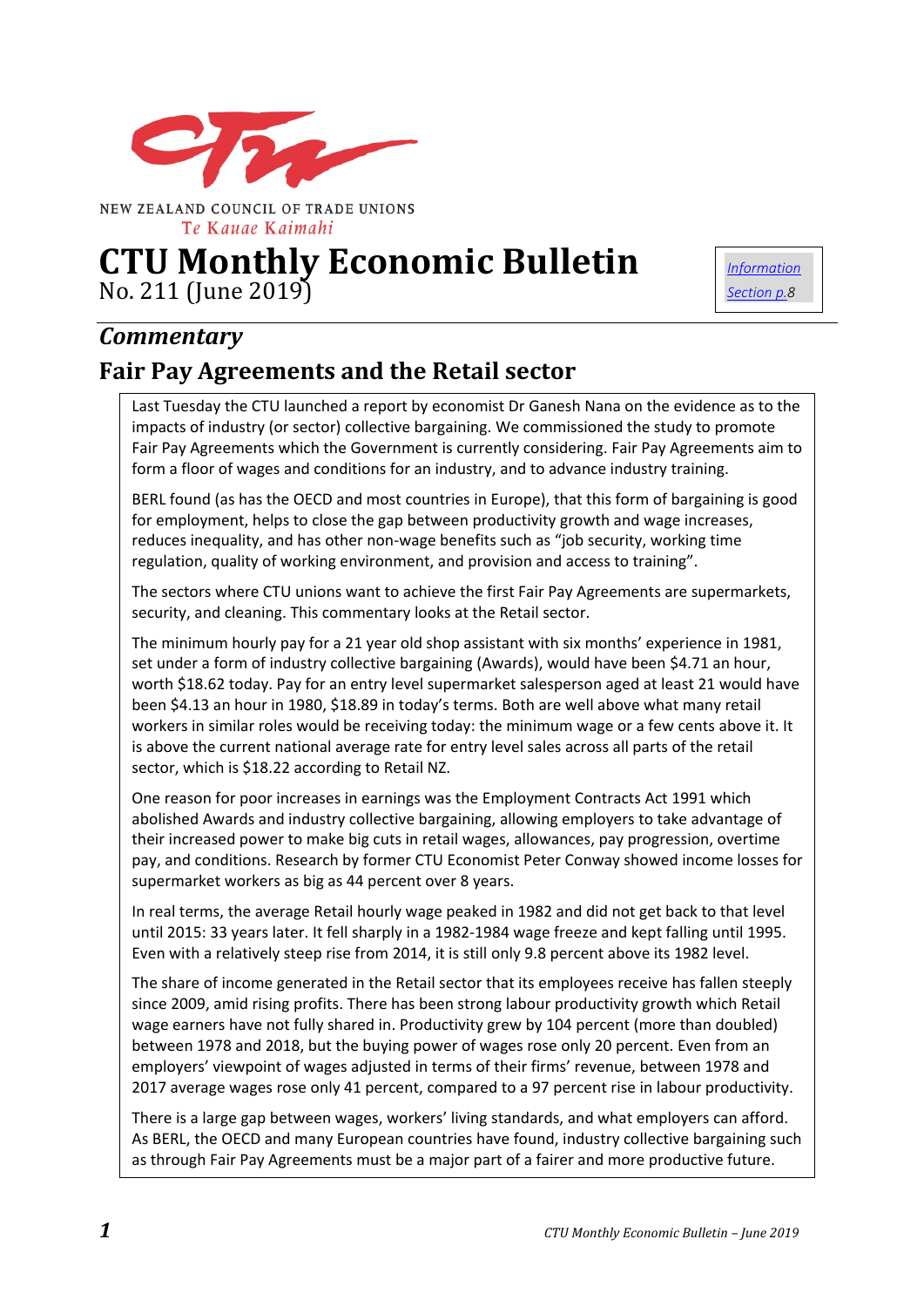Last Tuesday the CTU launched a report by economist Dr Ganesh Nana (Nana, 2019) on the evidence as to the impacts of industry (or sector) collective bargaining. We commissioned the study to promote Fair Pay Agreements which are a form of industry bargaining. They were recommended by a Government working group chaired by former National Party Prime Minister Jim Bolger with CTU, business and academic representation. The Government is currently considering its recommendations.

Fair Pay Agreements aim to form a floor of wages and conditions for an industry, and a way to advance industry training. They are a form of industry collective bargaining which is common in Europe, and BERL's report looked at the evidence as to how it worked. Dr Nana was impressed that the OECD has done an about-turn on sector collective bargaining and now favours forms that are similar to what is proposed (see for example OECD, 2018b, 2018a).

BERL and the OECD found that this form of bargaining is good for employment, helps to close the gap between productivity growth and wage increases, reduces inequality, and has other non-wage benefits such as "job security, working time regulation, quality of working environment, and provision and access to training". While it does not threaten productivity growth, BERL says that "by limiting competition on wages and working conditions, a focus (and investment) on quality and innovation-based economic activities may be fostered". To me, that suggests that it encourages productivity growth. You can read more about the proposed Fair Pay Agreements and the BERL report on our website<sup>[1](#page-1-0)</sup>.

At the launch, the CTU announced, together with E tū and First Union, that the sectors where we want to achieve the first Fair Pay Agreements are supermarkets, security, and cleaning.

I gave some examples of New Zealand's poor wage growth in these sectors<sup>[2](#page-1-1)</sup>:

The minimum hourly pay for a 21 year old shop assistant with six months' experience in 1981 would have been \$4.71 an hour, worth \$18.62 today. Greg Harford, Retail NZ's interim Chief Executive, gave evidence in an Employment Relations Authority case<sup>[3](#page-1-2)</sup>, whose decision was released just yesterday, that "the current national average rate for entry level sales across all parts of the retail sector is \$18.22", 40 cents less than that 1981 rate. In addition, the 1981 shop assistant would have received transport allowances, overtime rates, time and a half for working late nights, double time on Saturdays, and triple time on Sundays.

A security guard with three years' experience, doing mobile patrols on night shifts, would have been paid a minimum of \$5.03 an hour in 1981, worth \$19.88 in today's terms. In addition, they would have received overtime rates, time and a half on Saturdays, and double time on Saturday nights and Sundays.

In 1981, a cleaner with five years experience working night shifts would have been paid \$4.37 an hour, equivalent to \$17.27 in today's terms. When you take into account that the cleaner in 1981 would also have received time and a half for overtime and work on Saturday mornings, double time for Saturday afternoons and Sundays, plus allowances for transport and clothing, cleaners today are no better off than they were nearly 40 years ago.

In 2019, all these workers could legally be paid the minimum wage of \$17.70 an hour. There are cleaners, retail workers and security guards working today with no opportunity

<u>.</u>

<span id="page-1-0"></span><sup>&</sup>lt;sup>1</sup> Se[e http://www.union.org.nz/fpas-will-make-working-life-better/](http://www.union.org.nz/fpas-will-make-working-life-better/)<br><sup>2</sup> I'd like to acknowledge the research carried out by my CTU colleague Nick Henry for this.

<span id="page-1-2"></span><span id="page-1-1"></span><sup>&</sup>lt;sup>3</sup> First Union vs Jacks Hardware and Timber Ltd, NZERA 374, 2019.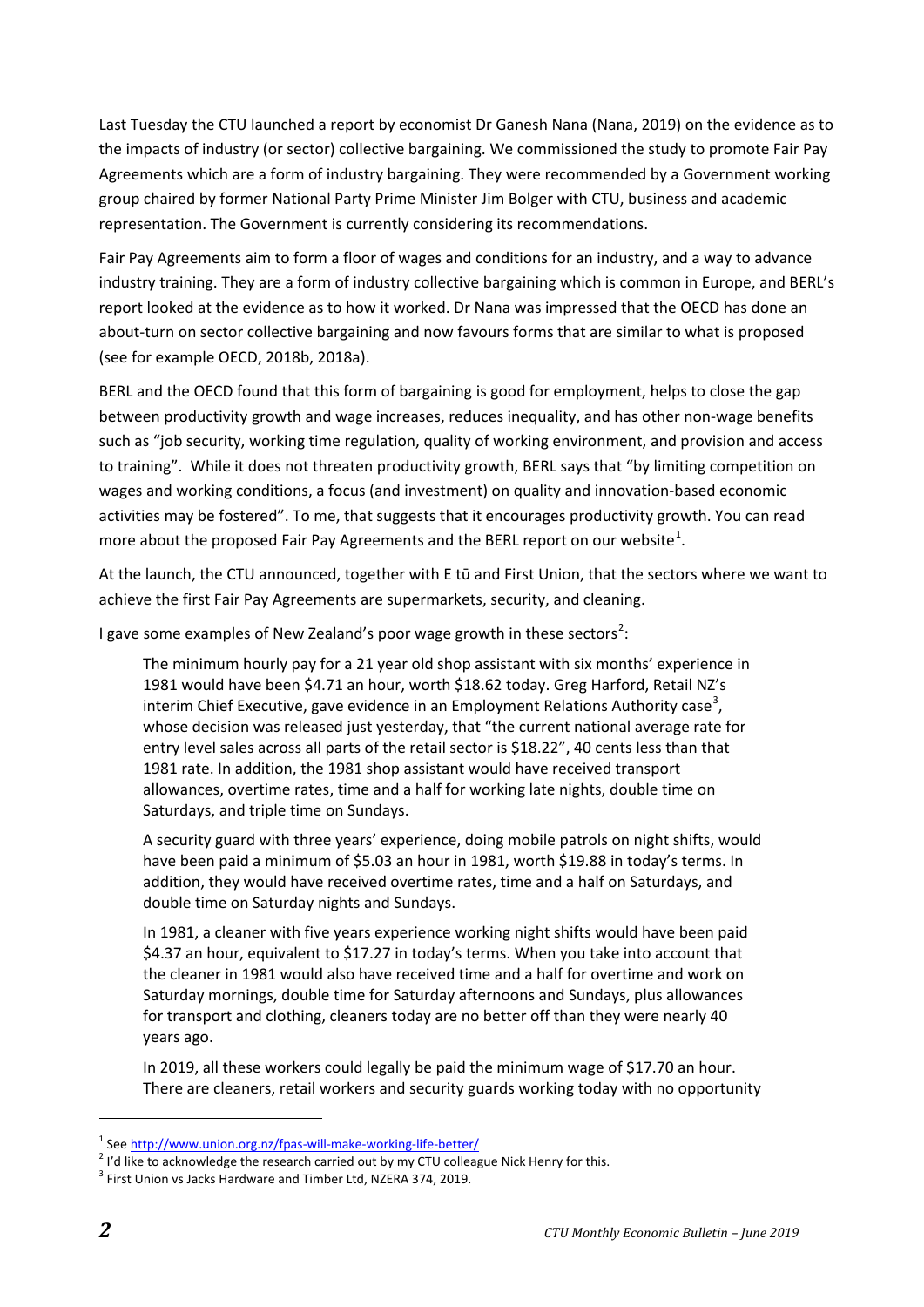for progression above the minimum wage. With no opportunity to develop their skills through training, or to have their skills and experience recognised in their pay.

These working people are worse off today in real terms than they would have been forty years ago. And yet, in that time, New Zealand has become a much richer country. Many working people who make that growth possible just have not shared in that growth.

In this commentary I look further at how wages have developed (or stagnated) in the retail sector.

#### **The Retail Sector**

The Retail sector is one of the lowest paid sectors in New Zealand. For example, the average hourly ordinary time wage in retail was \$22.69 in March 2019 according to the Quarterly Employment Survey, higher only than Accommodation and Food Services (\$20.59). The annual income survey that is carried out with the Household Labour Force Survey shows wages only for those two sectors combined, but their median (midpoint) hourly wage was \$18.15 in June 2018, just \$1.65 above the then minimum wage of \$16.50. It is no surprise that Retail has the second highest concentration of minimum wage workers after Accommodation and Food Services. The MBIE officials' paper for the 2018 Minimum Wage review (Ministry of Business, Innovation and Employment, 2018) showed 9.1 percent of Retail workers (17,900) were on the minimum wage Rises in the minimum wage therefore benefit workers in Retail more than most sectors.

It has always been one of the lowest paying industries, but the historical comparison shows that for many retail workers, the purchasing power of their wage (their real wage) is as low or lower than it was in the 1980s. That is despite official statistics showing show that the retail industry's labour productivity has more than doubled over that period.

I gave the example of the shop assistant above. Another example is in supermarkets. An entry level ("Grade 1") salesperson aged 21 or over in a supermarket would have received \$4.13 an hour as from December 1980 when a 1981 Retail Grocery and Supermarkets Award, a form of industry collective agreement negotiated between unions and employers, took effect. That is worth \$18.89 per hour in today's terms (March 2019), and above the \$18.22 stated by Retail NZ's Greg Harford, as the current



national average rate for entry level sales across all parts of the retail sector. In June 2018 its value (then \$18.69) would have been above the median of \$18.15 for Retail, Accommodation and Food Services. It is certainly above the minimum wage that many entry level grocery and supermarket workers are receiving.

In 1981, a supermarket worker would have received additional pay if they had School Certificate (the then standard Year 11 qualification), and more if they had passed the University Entrance qualification. There were automatic increments after each year with the same employer, up to five years. The worker would be promoted to Grade 2 or Grade 3 after 12 months if engaged in duties such as cooking food in a delicatessen, preparing produce in a fruit and vege department, or buying or demonstrating goods for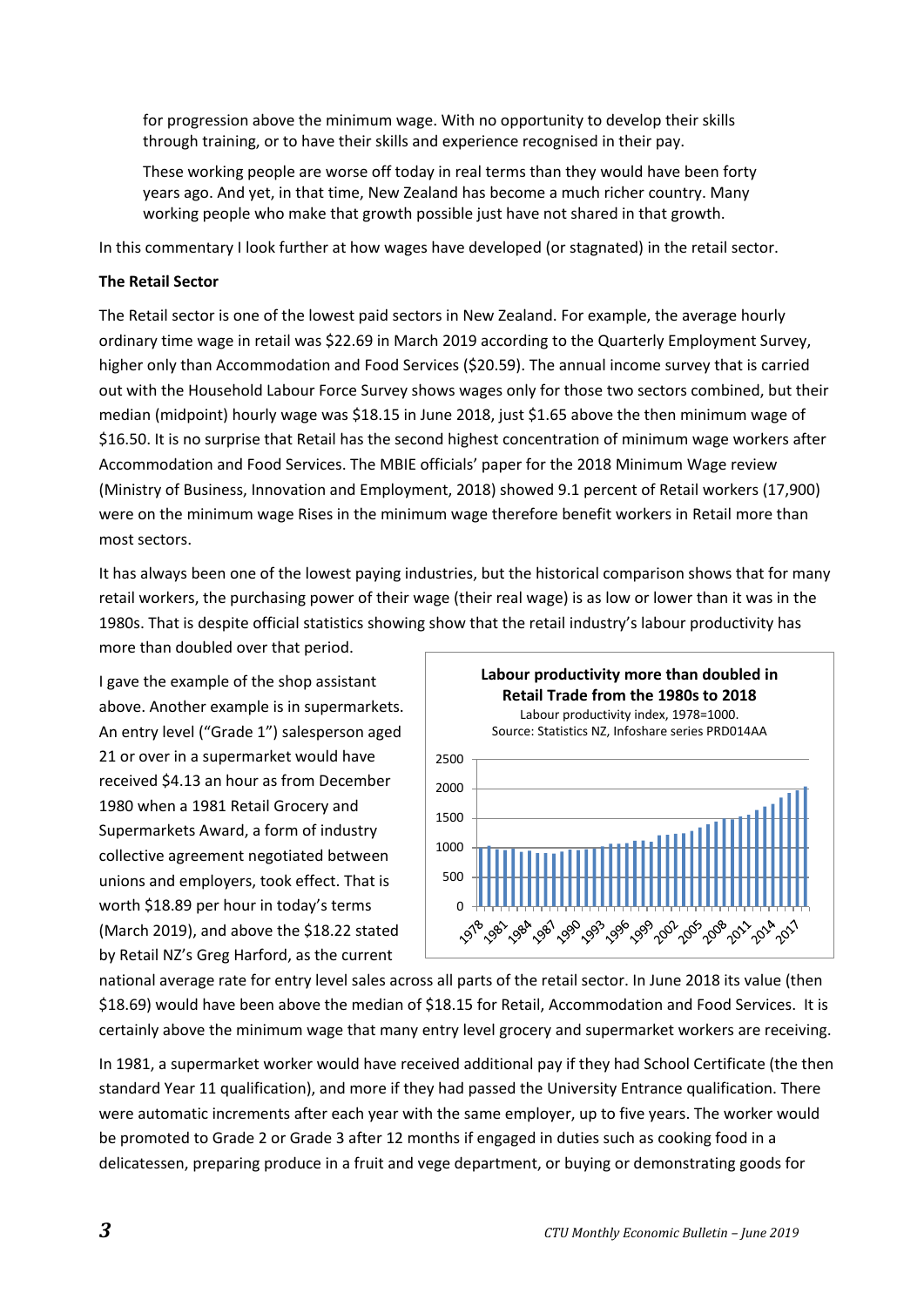sale. Overtime pay was time and a half for the first three hours worked and then double time. Saturday, Sunday or statutory holiday work was in general double time with a minimum of three hours paid.

#### **The effect of the Employment Contracts Act 1991**

These penal rates and other allowances were a big part of workers' incomes so the hourly rate was only one factor. For example weekends are worked much more often now than in the 1980s and the loss of penal rates has made a major difference to what retail workers receive for working at those times.

When the Employment Contracts Act took effect in 1991, abolishing the award system, employers took advantage of the unprecedented deregulation of employment relationships to resist any kind of collective agreement, and refusing to negotiate industry agreements to replace the awards. Union and collective agreement membership plummeted under employer pressure. Members of the collective agreements that survived in the Retail sector were forced to make concession after concession on their working conditions including overtime rates, hours of work, allowances and recognition of experience or qualifications.

My predecessor as CTU Economist, Peter Conway, was then working for the main retail union, the National Distribution Union (now part of FIRST Union). He experienced first-hand how income and conditions were stripped away from already low paid workers by employers making full use of their now unbalanced power which was amplified by high unemployment (over 10 percent). This began a downward spiral where even employers willing to maintain their employees' pay and conditions found it difficult to survive against those which forced them down. Peter researched the effect of the Employment Contracts Act on supermarket workers for a Masters degree (Conway, 1998, 1999).

Peter compared three typical working patterns of people in the supermarket workforce between 1987 (before the Employment Contracts Act) and 1997:

Scenario 1 (part-time adult) is an adult checkout operator aged over 21 years working 28 hours per week including one evening until 7.00 pm and one weekend day.

Scenario 2 (student) is a 16-year-old student checkout operator working 14 hours a week including two evenings and one weekend day.

Scenario 3 (full-time adult) is an adult checkout operator aged over 21 years working 40 hours a week Monday to Friday with no evenings.

He found three effects that were reducing wages. Firstly, wages were falling in real terms, continuing the

steep fall from 1982 due to high inflation and a wage freeze imposed by National Party Prime Minister Robert Muldoon between 1982 and 1984. A Grade 1 supermarket worker who would have received \$4.13 in December 1980, worth \$18.89 per hour in today's terms, would have received \$6.50 in 1987, worth just \$13.16 – already a large fall. By 1991 that wage was \$7.71 or \$13.14 in today's terms.

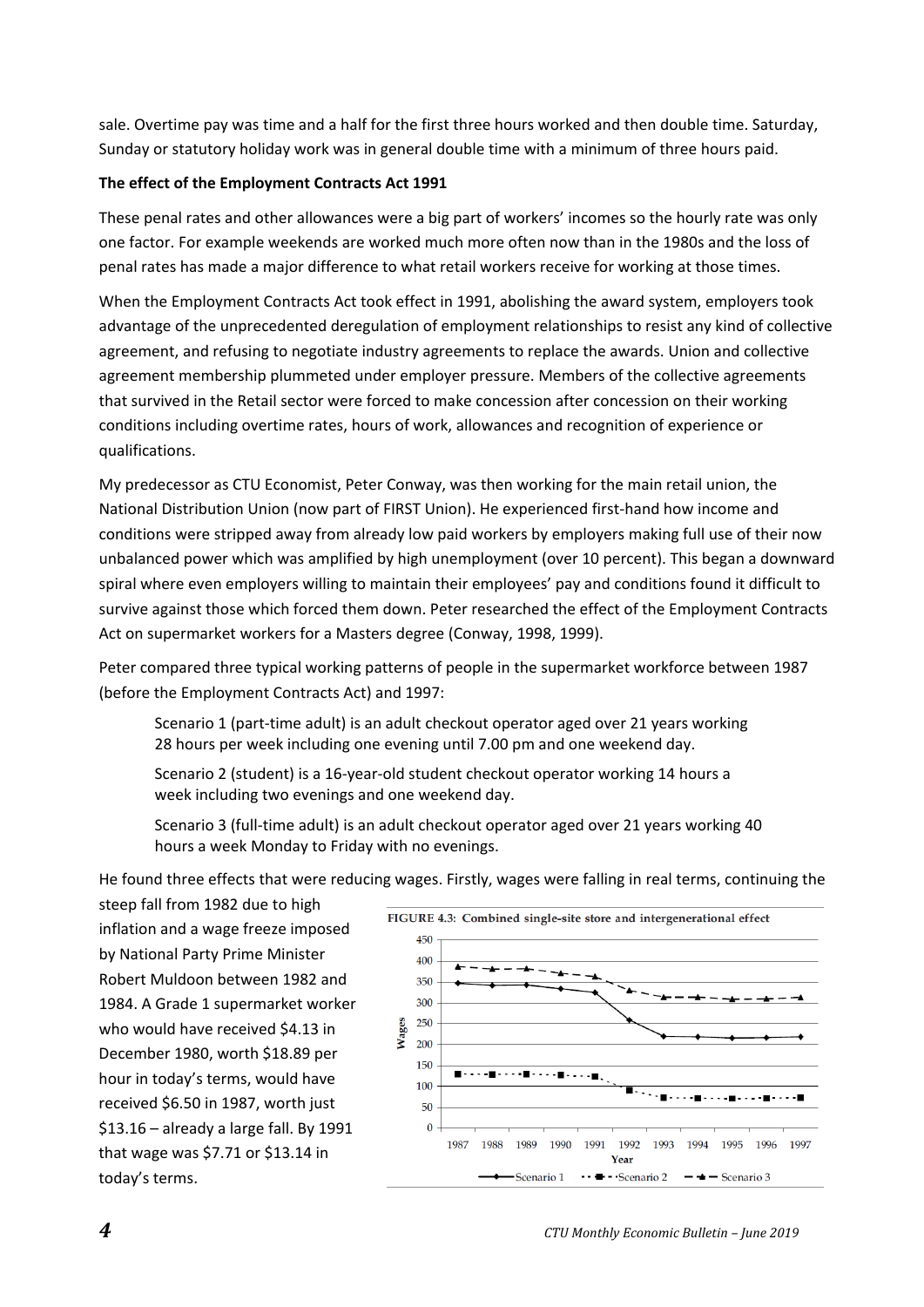Secondly, when workers could not defend their pay and conditions, their fall-back was to "grandparent" their existing conditions, but new employees would be employed under inferior terms (which he called the "intergenerational" effect). So real incomes fell as new staff were employed. With a high turnover of staff, this had a big effect.

Thirdly, the single-site stores cut pay and conditions more rapidly than the chain-stores.

The combined effect of this is shown in the figure on the previous page (from Conway, 1999, p. 41). Scenario 1 (part time adult workers) lost 30.1 percent in real wages between 1989 and 1997. Scenario 2 (part-time student workers) lost 44.1 percent over the period. Scenario 3 (full time adult workers) lost 11.2 percent. These are substantial losses in income.

During the 1990s, lower paid workers in general made up for reduced pay rates by working longer hours (Stillman, Le, Gibson, Hyslop, & Maré, 2012). From the short-sighted viewpoint of many employers at the time, this was an ideal outcome: lower pay rates and more plentiful supply of desperate workers.

#### **Average wages since 1978**

Clearly, average or even median hourly wages don't tell the whole story about how earnings have changed in Retail over the last four decades. Particular roles and wage levels, and the changes in worker's whole pay packages matter, not just hourly rates. However there is still a story to be told from average

hourly wage rates. The next figure to the right shows the average hourly wage rate for Retail, including overtime, adjusted by the cost of living (the Consumer Price Index, CPI). The real wage peaked in 1982 and did not return to that level until 2015: 33 years later. It fell sharply with the 1982-1984 wage freeze and kept on falling until 1995. Even with a relatively steep rise in its real value from about 2014, it is still only 9.8 percent above its 1982 level in real terms.

While the recent rise in real wage rates is positive, and



Note: pre-1989 coverage of Retail may differ somewhat from post-1989. Data points pre-1989 are marked. 1978 and 1979 values are for the previous Octover, others for

comes at a time of successful union organising in important parts of the sector, it is at time when Retail employers have had strongly rising profits. Retail wages and salaries as a proportion of total income in the sector has fallen since 2009. The first figure on the next page charts the income share going to wages and salaries (the labour income share) in the Retail industry from 1972. It shows how the labour income share fell in the 1980s, rose between 1984 and 1992, before falling again. After a rise during the late 1990s recession it fell sharply until 2003 when it began a steep rise until 2009. Since then, the share has again fallen to a level similar to the 1990s.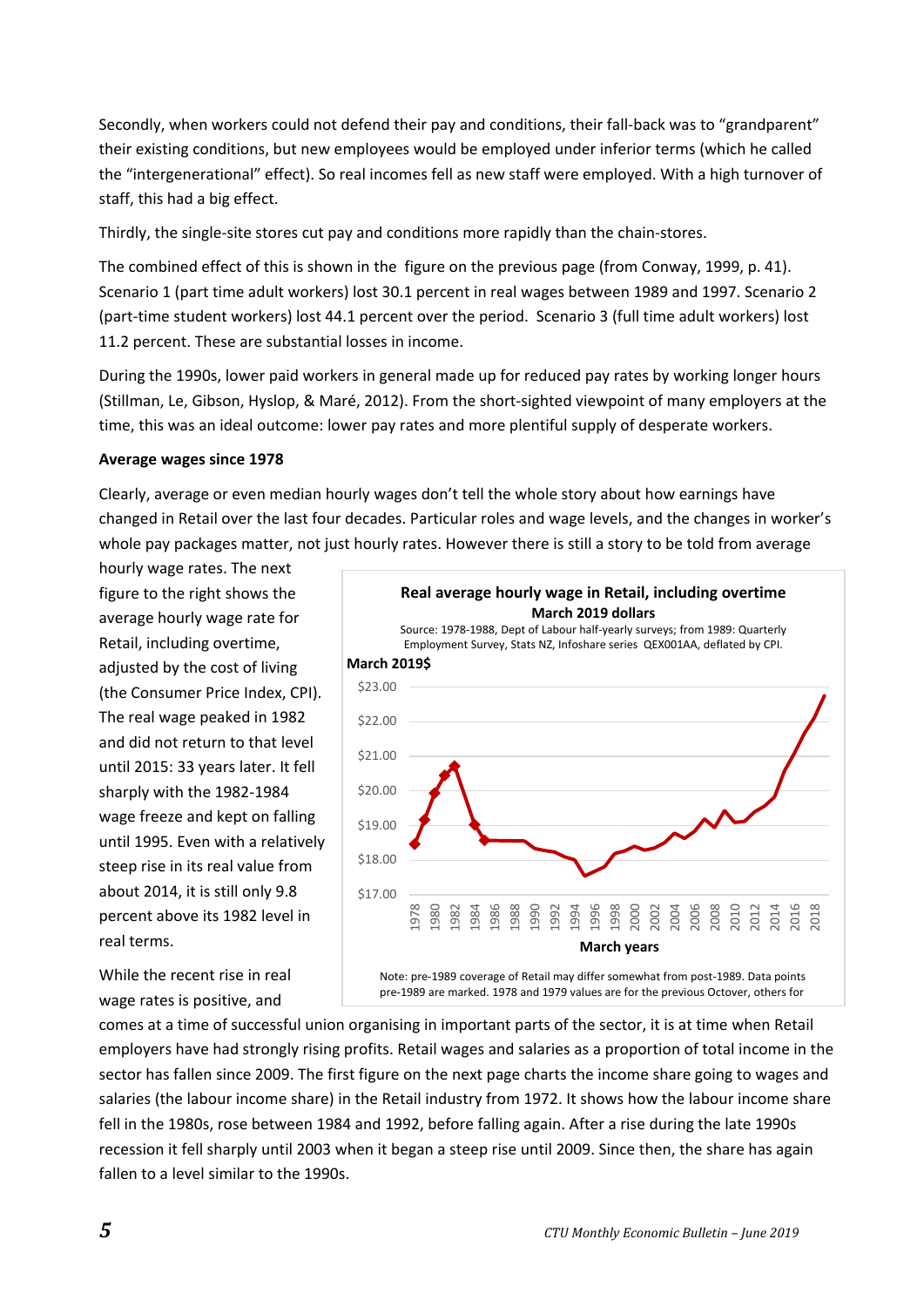This reflects a failure to fully share the strong productivity growth in the sector with wage-earners. Labour productivity grew by 104 percent (more than doubled) between 1978 and 2018, and of that, 90 percent has occurred since 1999. Clearly, the buying power of Retail workers' wages did not increase by 104 percent over that time – it grew only 20 percent from 1978 to 2018.





living, adjust them by the revenue employers received, reflecting their margins on sales.<sup>[1](#page-5-0)</sup> This adjusted wage is called the 'real product wage'. Real product wages rose only 41 percent from 1978 to 2017, compared to a 97 percent rise in labour productivity over that period. Despite steady rises in the real product wage between 1999 and 2017, totalling 41 percent, productivity rose almost twice that – 79 percent. There is a large gap between wages and what employers can afford.

#### **The bigger picture**

Labour's share of income in the wider economy tells another story that is worth bearing in mind when thinking about the low wages New Zealand working people receive, not only in the Retail sector.

The final figure compares labour's income share in the whole economy to the OECD median, and those of Denmark and Australia. None of these fell as sharply as New Zealand's in the 1980s, though all had faced similar impacts of a series of 'oil shocks' resulting from war in the Middle East. Oil shortages and rocketing oil prices contributed to



<span id="page-5-0"></span> $1$  This uses the GDP deflator for the Retail Trade sector, calculated by dividing the income in the sector by its contribution to GDP.

**.**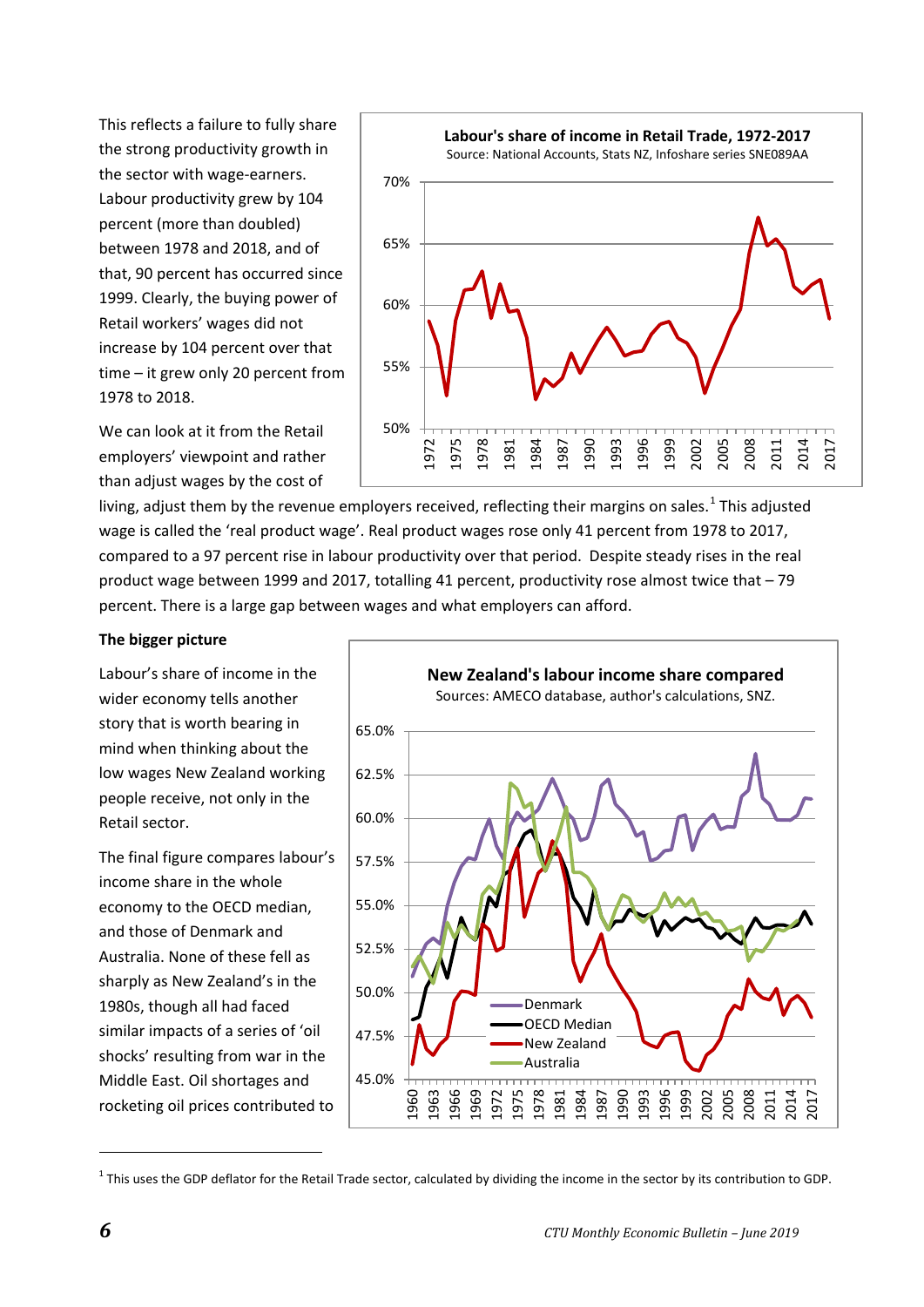high inflation. Australia's labour share followed the OECD median and though it fell (and has had a sharp fall under recent Australian Government policies) the change was much more gradual. They put in place better wage systems than New Zealand, including maintaining a system of industry collective agreements which remain even today (though in weakened form) in the Modern Award system which underpins most Australian wages and salaries. Even more remarkable was Denmark, whose labour income share did not fall and in fact is on a rising trend. They had the same choice: to cut real wages or to move to a higher skill, higher value, higher wage economy. They made a deliberate decision to do the latter: employers wanted to retain the skills of their workers. They moved away from commodity agricultural production to the advanced economy Denmark has now. It was based on strong institutions of 'social partnership' between unions, employer organisations and government. In 2013, two thirds (67 percent) of its wage and salary earners were union members, and 84 percent were covered by industry collective agreements which set the basis for any enterprise bargaining that occurs.

New Zealand needs to make similar choices if it wishes to get out of its low wage rut and make the best of the changes that will occur with advancing technology, climate change and globalisation. As BERL, the OECD and many countries in northern Europe have found, industry level bargaining, such as through Fair Pay Agreements, must be a major part of that future.

#### **Bill Rosenberg**

#### **References**

- Conway, P. (1998). *Wage bargaining theory, decentralisation, the Employment Contracts Act, and the supermarket sector* (Master of Arts in Economics, Massey University). Retrieved from http://hdl.handle.net/10179/6452
- Conway, P. (1999). An 'unlucky generation'? The wages of supermarket workers post-ECA. *Labour Market Bulletin*, 23–50. Retrieved from http://www.dol.govt.nz/PDFs/lb1999b.pdf
- Ministry of Business, Innovation and Employment. (2018). *Minimum Wage Review 2018*. Retrieved from Ministry of Business, Innovation and Employment website: https://www.mbie.govt.nz/assets/630c3ec66c/minimum-wage-review-2018.pdf
- Nana, G. (2019). *Sector wage bargaining – a literature review*. Retrieved from Business and Economic Research Limited website: http://www.union.org.nz/wp-content/uploads/2019/06/Sector-wagebargaining-Pipiri-2019.pdf
- OECD (Ed.). (2018a). *Good jobs for all in a changing world of work: The OECD jobs strategy*. Retrieved from https://doi.org/10.1787/9789264308817-en
- OECD. (2018b). *OECD Employment Outlook 2018*. https://doi.org/10.1787/empl\_outlook-2018-en
- Stillman, S., Le, T., Gibson, J., Hyslop, D., & Maré, D. C. (2012). *The Relationship between Individual Labour Market Outcomes, Household Income and Expenditure, and Inequality and Poverty in New Zealand from 1983 to 2003* (Working Paper No. 12–02; p. 78). Retrieved from Motu Economic and Public Policy Research website: https://motu.nz/our-work/population-and-labour/firmperformance-and-labour-dynamics/the-relationship-between-individual-labour-marketoutcomes-household-income-and-expenditure-and-inequality-and-poverty-in-new-zealand-from-1983-to-2003/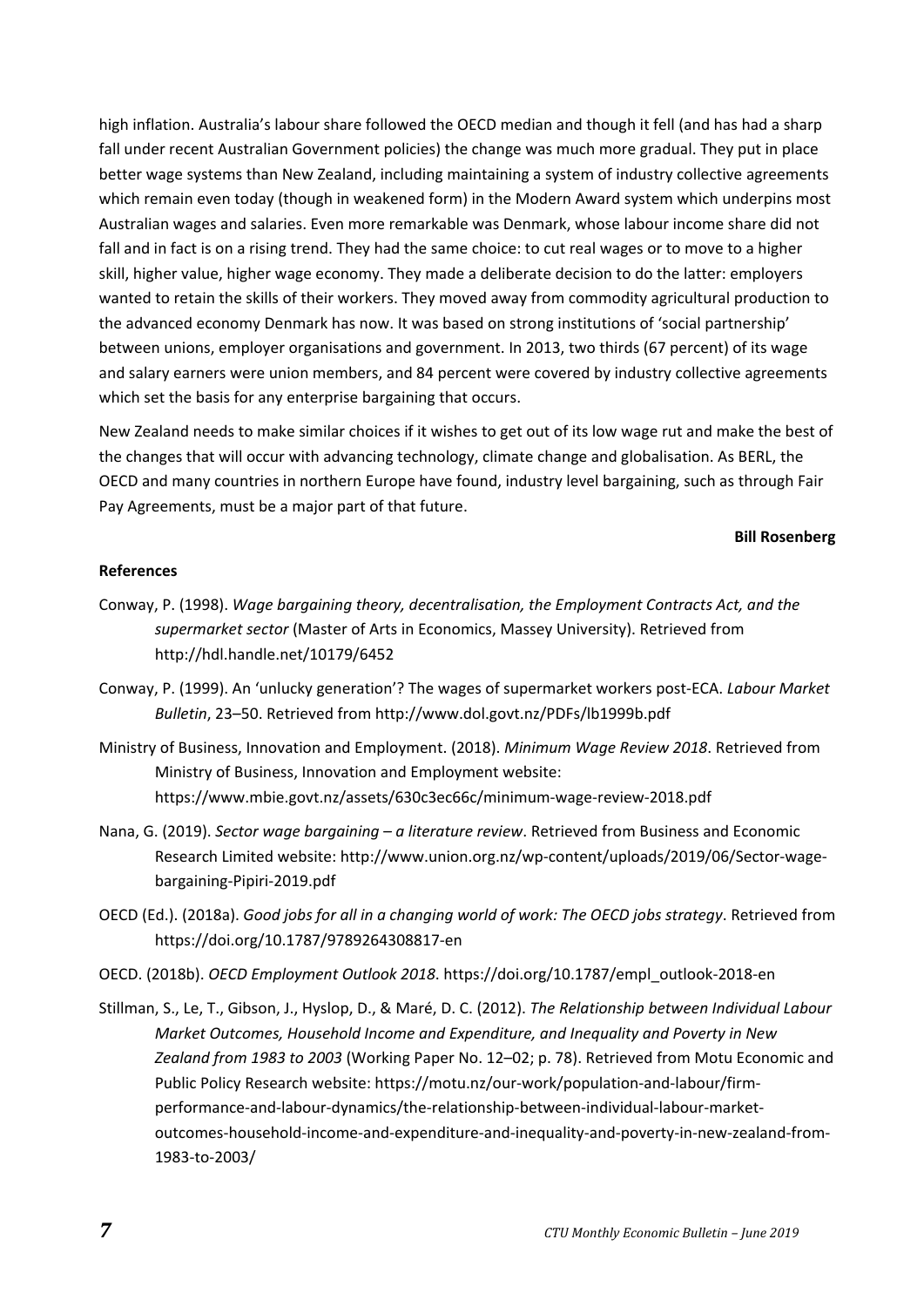# <span id="page-7-2"></span><span id="page-7-0"></span>Information

| $\label{eq:1} \begin{minipage}{0.9\linewidth} \textbf{Economy} \textbf{} \textbf{} \textbf{} \textbf{} \textbf{} \textbf{} \textbf{} \textbf{} \textbf{} \textbf{} \textbf{} \textbf{} \textbf{} \textbf{} \textbf{} \textbf{} \end{minipage}$ |  |
|------------------------------------------------------------------------------------------------------------------------------------------------------------------------------------------------------------------------------------------------|--|
|                                                                                                                                                                                                                                                |  |
|                                                                                                                                                                                                                                                |  |
|                                                                                                                                                                                                                                                |  |
|                                                                                                                                                                                                                                                |  |
|                                                                                                                                                                                                                                                |  |

*<sup>A</sup>indicates information that has been updated since the last bulletin.*

*Thanks to Nick Henry who assisted in updating this section.*

## <span id="page-7-1"></span>*Forecast*

This [NZIER consensus forecast](https://nzier.org.nz/publication/nzier-consensus-forecasts-shows-lower-growth-outlook-consensus-forecasts-june-2019) was released on 17 June 2019.

| Annual Percentage Change (March Year) | 2019/20 | 2020/21 | 2021/22 |
|---------------------------------------|---------|---------|---------|
| <b>GDP</b>                            | 2.5     | 2.9     | 2.6     |
| <b>CPI</b>                            | 2.0     | 1.9     | 2.0     |
| Private Sector average hourly wage    | 3.4     | 3.2     | 3.2     |
| <b>Employment</b>                     | 1.7     | 1.6     | 1.5     |
| Unemployment rate (% of labour force) | 4.2     | 4.1     | 4.0     |



## *Economy*

 Growth in New Zealand's measured economy in the three months to March 2019 was moderate, with [Gross Domestic Product](https://www.stats.govt.nz/topics/gross-domestic-product) rising by 0.6 percent, the same as the 0.6 percent in the previous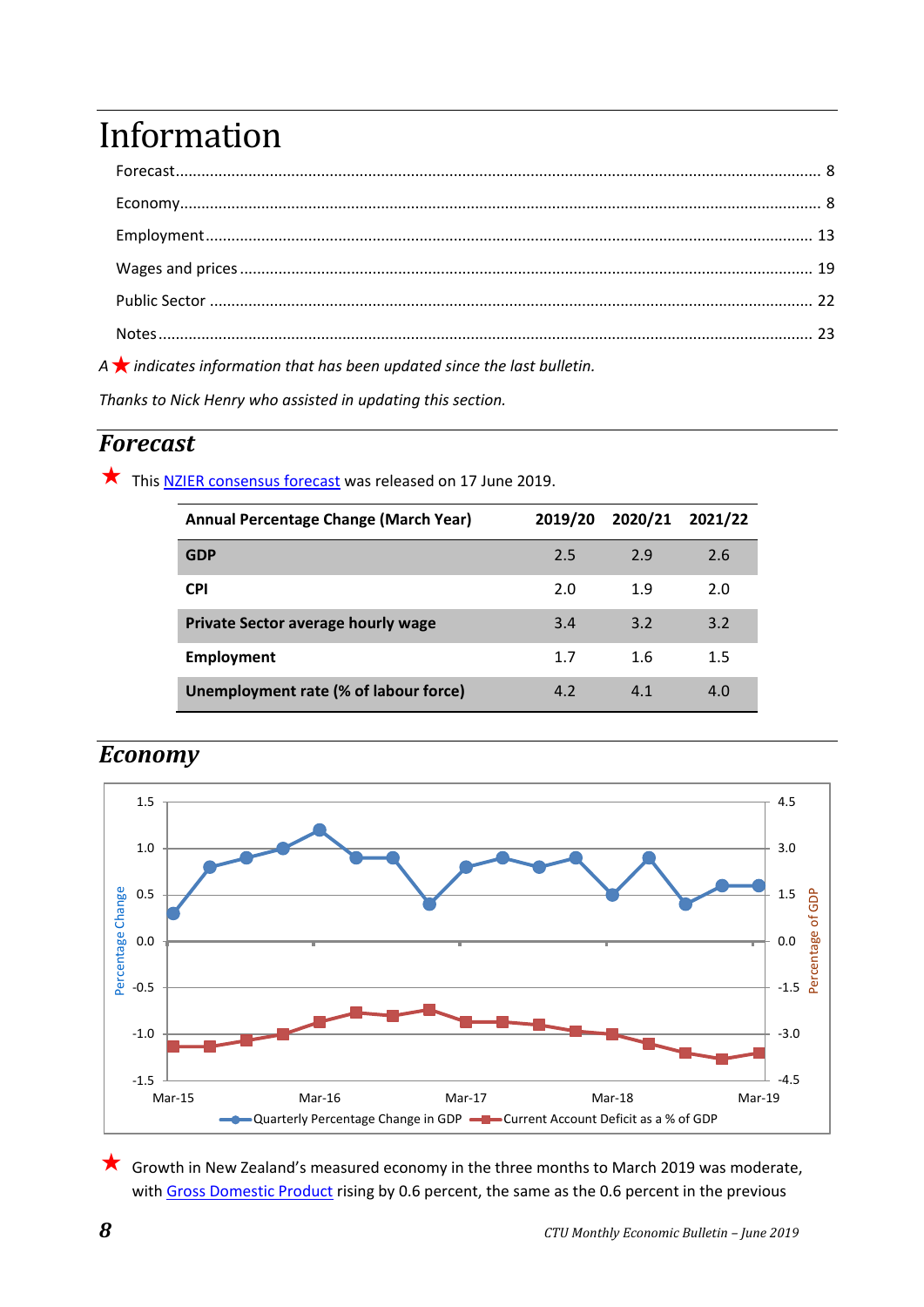quarter, and up from 0.4 percent in the June quarter. Average growth for the year ended March 2019 was 2.5 percent (and 2.7 percent compared to the same quarter last year). Growth in GDP per person continues to be weak with a rapidly growing population: GDP growth per person was just 0.1 percent in the March quarter seasonally adjusted, down from a 0.2 percent increase in the December quarter, but up 0.9 percent over the previous year. GDP per person has been increasing at far below the rate in the 2000s when GDP per person was increasing at an average 2.4 percent a year. Since 2011 it has averaged 1.5 percent per year. Real gross national disposable income per capita, which takes into account the income that goes to overseas investors, transfers (such as insurance claims) and the change in prices for our exports and imports, rose 0.1 percent over the quarter and rose 0.6 percent over the year.

- **I** is estimate that **labour productivity**, measured by production per hour worked in the economy, stayed almost still, growing 0.1 percent in the year to March compared to the same period a year ago, continuing weak labour productivity growth which is bad for future wage growth. It fell 4.2 percent in the quarter, seasonally adjusted.
- **Business investment** rose by 1.9 percent compared to the previous quarter, with a 8.0 percent fall in investment in Transport equipment and a 6.4 percent fall in Other Construction investment offset by strong rises in Non-residential buildings (up 9.9 percent). Investment in Land improvements fell 1.0 percent, in Intangible fixed assets fell 0.5 percent and Plant, and in Machinery and equipment fell 0.6 percent. Investment in Residential buildings was up 2.7 percent. All investment spending tends to be very variable from quarter to quarter, and can be significantly affected by a single large purchase such as an aircraft, so single quarter changes do not necessarily indicate trends. Comparing the year to March with the previous full year, growth in total investment including housing (Gross Fixed Capital Formation) was 2.5 percent but Business investment grew only 2.1 percent, down from 6.4 percent the previous year, driven by Non-residential buildings (up 7.2 percent), Plant, machinery, and equipment (up 2.6 percent) and Intangible fixed assets (up 2.3 percent) offset by falls in Other construction (down 3.9 percent) and Land improvements (down 1.1 percent) while investment in Transport equipment was unchanged. Residential buildings investment was up 3.5 percent.
- **K** Household consumption expenditure grew 0.5 percent in the March quarter in real terms, after a 1.0 percent increase in December and increases of around 1.0 percent in quarters before that apart from a 0.3 percent increase in the March 2018 quarter. Purchases of durable goods (like electrical equipment and furniture) rose 1.4 percent, of non-durable goods (like food and groceries) rose 0.4 percent, and of services rose 0.3 percent. It rose a strong 3.5 percent over the same quarter in the previous year and 3.3 percent comparing the full year to March with the previous year when growth in spending was led by a 3.7 percent increase in purchases of services, followed by a 3.6 percent increase in durable goods purchases and 2.1 percent increase in no-durable goods.
- Inflation in the economy as a whole, shown by the **GDP deflator** (a price index for expenditure on the economy's production, largely reflecting the revenue employers are getting for their products) rose 1.4 percent compared to the same quarter the previous year, and rose 0.4 percent in the most recent quarter.
- **By industry**, the largest contributors to growth in the latest quarter were Construction (up 3.7 percent), Mining (up 9.6 percent), Manufacturing (up 1.4 percent), Health care and social assistance (up 1.7 percent) and Transport, postal and warehousing (up 1.2 percent). The largest fall in activity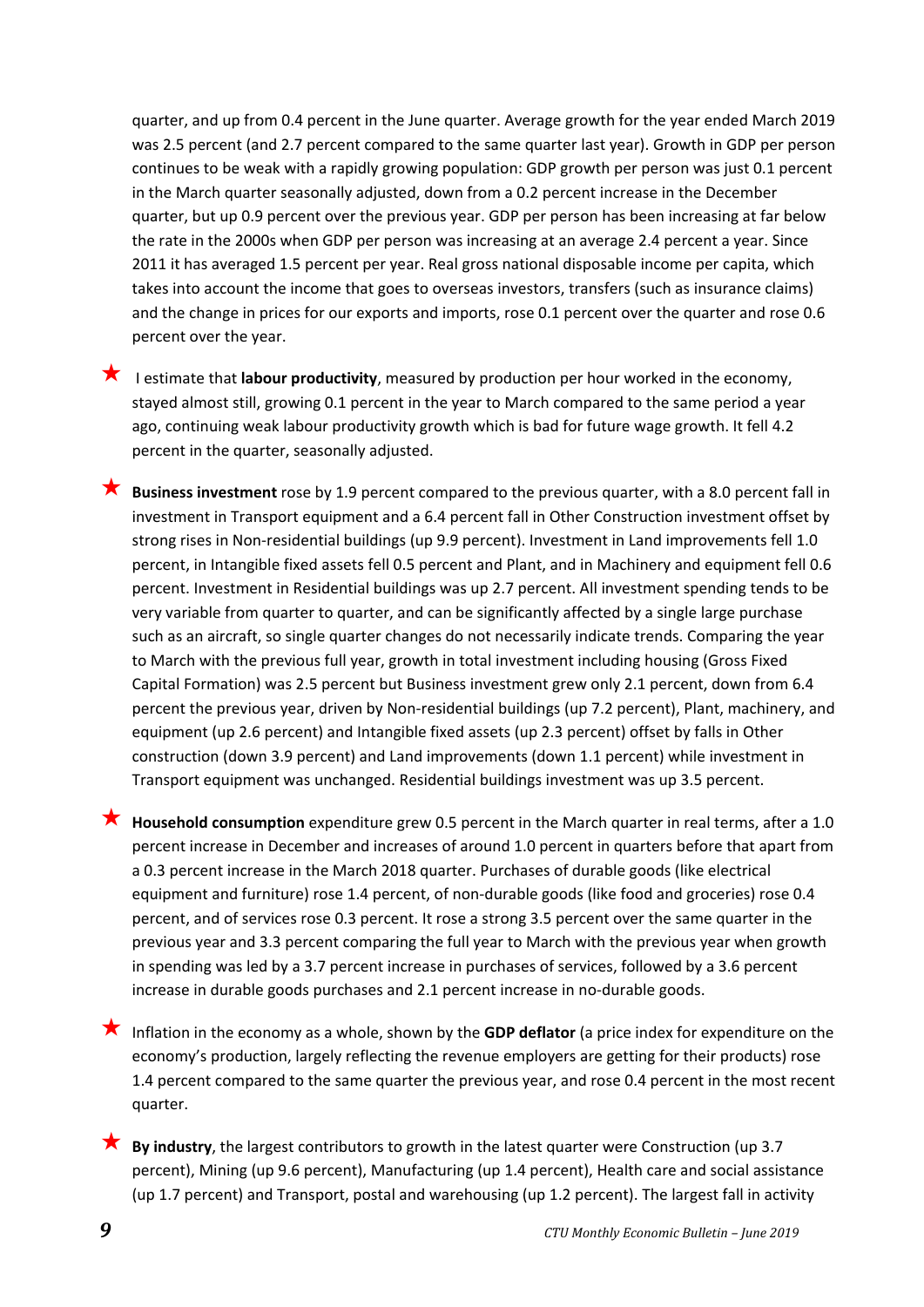was in Agriculture, forestry, and fishing (down 2.3 percent). There were also contractions in Information media and telecommunications (down 0.6 percent), Retail trade and accommodation (down 0.5 percent) and Rental, hiring, and real estate services (down 0.2 percent). Year-on-year, the biggest rises were in Transport, postal and warehousing (up 5.1 percent), Public administration and safety (up 4.5 percent), Wholesale trade (up 3.7 percent), Retail trade and accommodation (up 3.5 percent), Health and Social assistance (up 3.4 percent), Financial and insurance services (up 3.3 percent) and Agriculture, forestry and fishing (up 3.2 percent); only Mining contracted (down 5.9 percent).

New Zealand recorded [a Current Account d](https://www.stats.govt.nz/topics/balance-of-payments)eficit of \$2.6 billion in seasonally adjusted terms for the March 2019 quarter, following a \$2.7 billion deficit for the previous quarter. There was a deficit in goods trade (\$1.1 billion, seasonally adjusted) following a \$1.15 billion deficit in the previous quarter, with deficits in all quarters back to September 2014. There was a seasonally adjusted deficit of \$87 million in goods and services (up from the \$60 million deficit in the previous quarter) including a \$1.0 billion surplus in services, while the deficit on primary income (mainly payments to overseas investors) was down a little to \$2.4 billion from \$2.6 billion (seasonal adjustment not available). For the year to March 2019, the current account deficit was \$10.6 billion or 3.6 percent of GDP, down from the \$11.2 billion deficit in the year to December (3.8 percent of GDP). The deficit on investment income was \$10.2 billion for the year.

The country's [Net International Liabilities](https://www.stats.govt.nz/topics/balance-of-payments) were \$164.4 billion at the end of March 2019, down from \$168.4 billion at the end of the previous quarter but significantly up from \$156.2 billion a year before. The March liabilities were equivalent to 55.5 percent of GDP, down from the previous quarter (57.4 percent) and up from 54.8 percent a year before. Gross international liabilities were equivalent to 146.4 percent of GDP, compared to 145.9 percent in the previous quarter and 143.1 percent a year before. Net international liabilities would take 1.96 years of goods and services exports to pay off, down from 1.99 years a year before. However, gross liabilities at \$433.6 billion would take 5.17 years of goods and services exports to pay off. The fall in net liabilities over the quarter was mainly due to rises in the net valuation of net financial derivatives which rose \$3.2 billion. Without the valuation changes, the net liabilities would have been \$169.1 billion. New Zealand's international debt was \$295.7 billion (other than shares; equivalent to 99.8 percent of GDP), of which 30.2 percent is due within 12 months, compared to \$145.4 billion in financial assets (49.1 percent of GDP), leaving a net debt of \$150.2 billion (50.7 percent of GDP). Of the net debt, \$3.6 billion was owed by the government including the Reserve Bank, and \$119.1 billion by the banks (40.2 percent of GDP), which owed \$163.5 billion gross.

★ In [international trade in services,](https://www.stats.govt.nz/topics/balance-of-payments) exports amounted to \$25.2 billion in the year to March 2019, of which over half (\$16.0 billion) was Travel and another \$3.3 billion was Transportation. Services imports were valued at \$20.7 billion, leaving a surplus on services of \$4.5 billion for the year. The largest areas of imported services were \$4.9 billion in Transportation, \$6.7 billion in Travel, \$1.6 billion in Insurance and pension services, \$0.5 billion in Financial Services, \$1.3 billion in Charges for the use of intellectual property (such as franchises, trademark licensing and royalties), \$1.3 billion in Telecommunication, computer, and information services (mainly computer services), and \$3.5 billion in a variety of Other business services.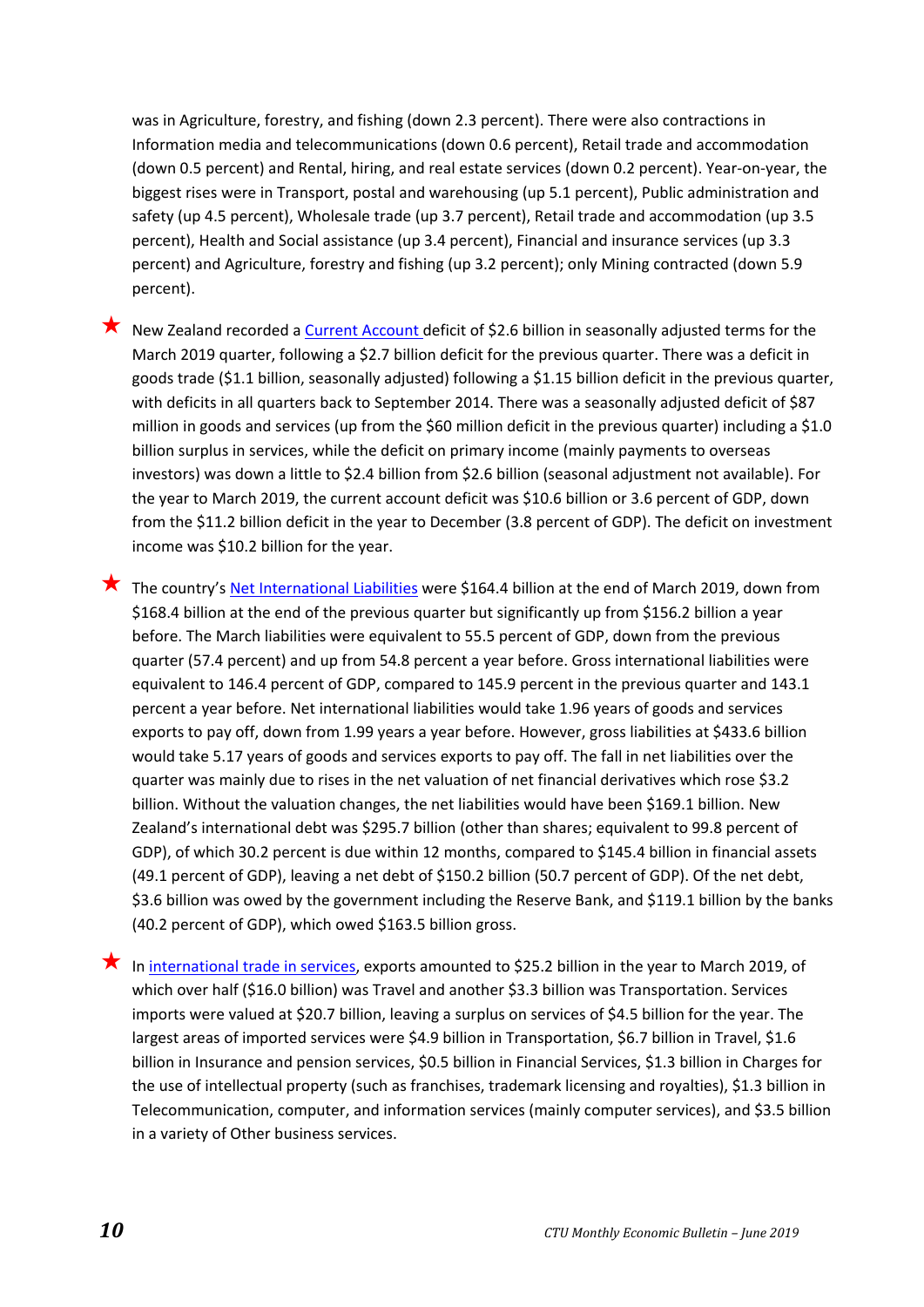- $\bigstar$  [Overseas Merchandise Trade](https://www.stats.govt.nz/topics/imports-and-exports) for the month of May 2019 saw exports of goods rise in value by 8.5 percent from the same month last year while imports rose 7.6 percent. This contributed to a trade surplus for the month of \$264 million or 4.5 percent of exports. There was a trade deficit for the year of \$5.5 billion or 9.2 percent of exports. In seasonally adjusted terms, exports rose 4.2 percent or \$209 million over the month (after an 8.3 percent fall the previous month) with the increase led by Logs and Wood (up 8.1 percent or \$36 million), Dairy Products (up 2.3 percent or \$31 million), Wine (up 6.2 percent or \$10 million) and Seafood (up 3.1 percent or \$5 million), offset by decreases in Fruit (down 7.7 percent or \$23 million), Meat (down 2.0 percent or \$13 million), Crude Oil (down 38.1 percent or \$35 million, not seasonally adjusted) and Aluminium (down 4.1 percent or \$5 million, not seasonally adjusted). Seasonally adjusted imports rose 1.4 percent or \$74 million on the previous month, leaving a trade deficit of \$249 million following a \$384 million deficit in the previous month. The increase in imports was led by Petroleum (up 18.4 percent or \$112 million, not seasonally adjusted), Mechanical machinery and equipment (up 12.3 percent or \$84 million, not seasonally adjusted) and Optical, Medical and Measuring Equipment (up 6.9 percent or \$11 million) offset by Electrical machinery and equipment (down 10.7 percent or \$50 million) and Plastics (down 7.7 percent or \$17 million). In the year to May, 25.9 percent of New Zealand's exports went to China, 15.1 percent to Australia, 9.6 percent to the US, and 62.3 percent went to the top six countries buying New Zealand exports. This compares with 22.8 percent going to China in the previous year, and 60.2 percent going to the top six destinations. Over the same period, 20.0 percent of New Zealand's imports came from China (compared to 19.1 percent in the previous year), 11.4 percent from Australia, 9.9 percent from the US, and 58.4 percent from the top six countries selling to New Zealand, compared to 57.2 percent a year before. There were trade surpluses with China (\$2.43 billion) and Australia (\$1.55 billion) but deficits with most other major trading partners.
- **O** The [Retail Trade Survey](https://www.stats.govt.nz/topics/retail-and-wholesale-trade) for the three months to March 2019 showed retail sales rose 3.3 percent by volume and 3.7 percent by value compared with the same quarter a year ago. They rose 0.7 percent by volume and 0.2 percent by value in the quarter, seasonally adjusted. The fastest rises by seasonally adjusted value over the quarter were in Non-store and commission-based retailing (which includes online sales - up 7.0 percent), Furniture, floor coverings, houseware, textiles (up 3.1 percent), Department Stores (up 2.9 percent), Liquor (up 2.8 percent), Hardware, building, and garden supplies (up 2.8 percent), Specialised Food (up 2.4 percent), and Recreational Goods (up 2.3 percent), offset by decreases in Pharmaceutical and other store-based retailing (down 8.5 percent), Fuel (down 2.8 percent), Electrical and electronic goods (down 2.2 percent), and Accommodation (down 1.1 percent). By far the largest category, Supermarket and grocery stores, rose 1.1 percent.
- The [Performance of Manufacturing Index](http://www.businessnz.org.nz/resources/surveys-and-statistics/pmi) for May 2019 was 50.2, down from 52.7 in the previous month. The employment sub-index was at 48.6, down from 51.4 in the previous month.
- The [Performance of Services Index](http://www.businessnz.org.nz/resources/surveys-and-statistics/psi) for April 2019 was 53.6, up from 52.0 the previous month. The employment sub-index was 50.6, up from 48.4 the previous month.
- *For these indexes, a figure under 50 indicates falling activity, above 50 indicates growing activity. Previous figures are often revised and may differ from those in a previous Bulletin.*
- $\bigstar$  On 26 June 2019, the Reserve Bank kept th[e Official Cash](https://www.rbnz.govt.nz/monetary-policy/official-cash-rate-decisions) Rate (OCR) unchanged at 1.5 percent, maintaining the record low level set in May 2019. The 26 June release indicated that further lowering of the OCR may be needed in future to respond to "a weaker global economic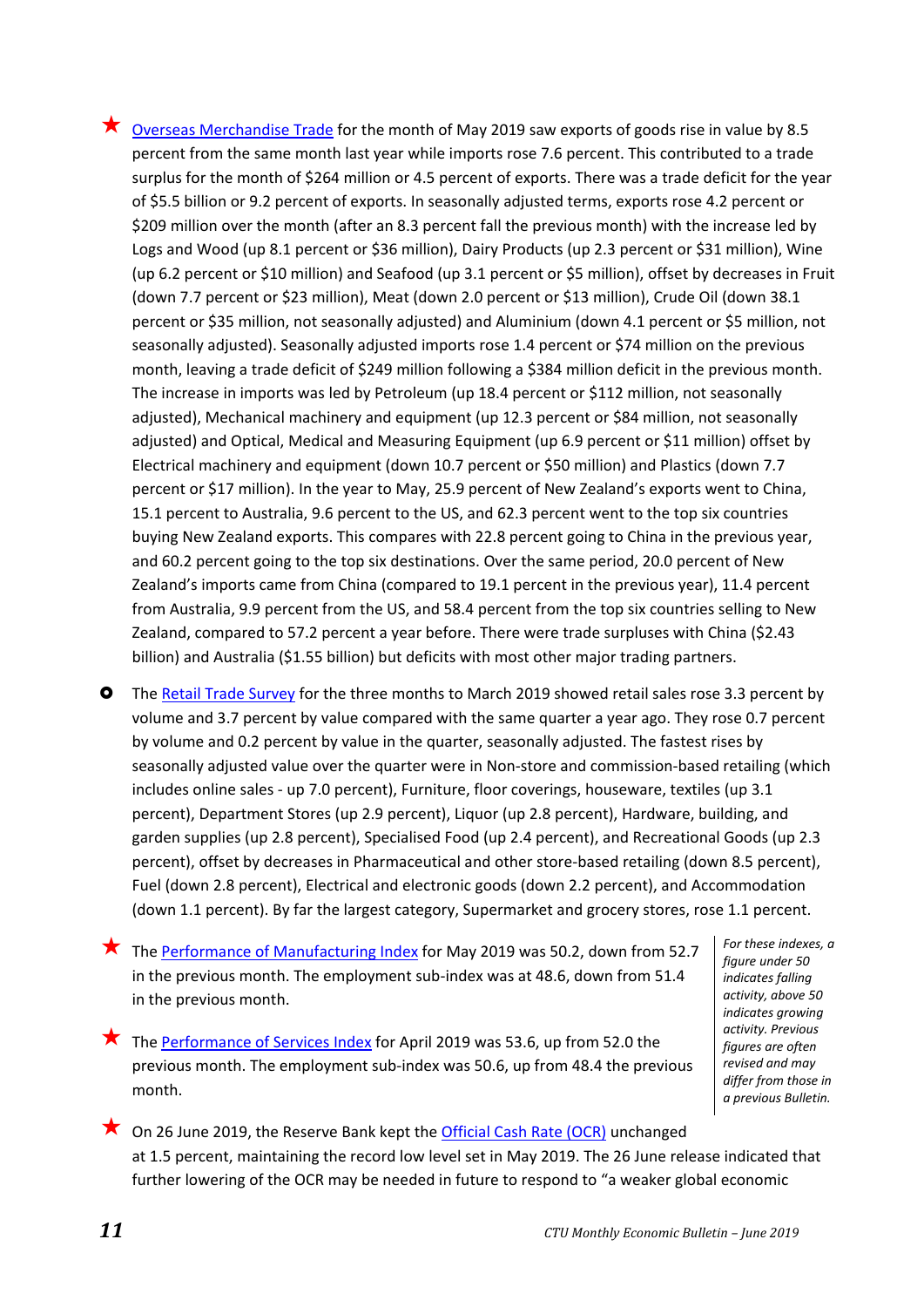outlook and risk of ongoing subdued domestic growth". The Reserve Bank noted slowing domestic growth, with strong growth in construction offset by slowing growth in service industries. "Softer house prices and subdued business sentiment continue to dampen domestic spending" but "We expect low interest rates and increased government spending to support a lift in economic growth and employment." The meeting of the Monetary Policy Committee repeated its previous opinion that "employment is broadly at its maximum sustainable level", but also noted that "subdued wage growth" is not responding to "capacity pressure in the labour market": "The members discussed the subdued nominal wage growth in the private sector and the apparent disconnect from indicators of capacity pressure in the labour market. The Committee discussed the possibility of this relationship re-establishing. Conversely, the continuing absence of wage pressure could indicate that there is still spare capacity in the labour market. Some members also noted that reduced migrant inflows could see wage pressure increase in some sectors." The next OCR announcement is on 7 August and will include a Monetary Policy Statement.

According to [REINZ,](https://www.reinz.co.nz/residential-property-data-gallery) over the year to May the national median house price rose \$18,000 or 3.2 percent to \$578,000 and REINZ's house price index rose 1.8 percent. (The house price index adjusts for the type of house, such as its size and land area, and seasonal price patterns.) Over the month, the median price fell 0.5 percent seasonally adjusted while the house price index rose 0.2 percent. In Auckland over the year the median price was up 1.2 percent to \$860,000 while the house price index fell 3.3 percent. Over the month, Auckland's median price was up 0.9 percent seasonally adjusted, and the house price index rose 0.5% percent. Excluding Auckland, over the year the national median price rose \$33,000 to \$488,000 or 7.2 percent while the house price index rose 6.5 percent. Over the month the median price excluding Auckland was up 1.0 percent seasonally adjusted, and the house price index was unchanged. There was a record median price in Gisborne (up 54.4 percent over the year to \$440,000). Median prices rose over the year in 11 of REINZ's 14 regions, with the fastest rise after Gisborne being in Southland (up 16.7 percent to \$280,000). The biggest fall in median prices over the year was in the West Coast (down 14.0 percent to \$185,000) with Northland the only other fall, down 1.9 percent to \$465,000. Seasonally adjusted median prices also fell over the month in 8 of 14 regions, with the steepest falls in West Coast (down 11.4 percent), Southland (down 6.2 percent) and Northland (down 5.9 percent), while prices rose over the month by the highest rate in Gisborne (up 17.8 percent) followed by Otago (up 4.2 percent). Sales rose in 11 of the 14 regions over the month, seasonally adjusted, while over the year, sales fell in 6 of the regions, with a national fall of 7.8 percent and falls of 21.8 percent in Auckland and 32.3 percent on the West Coast.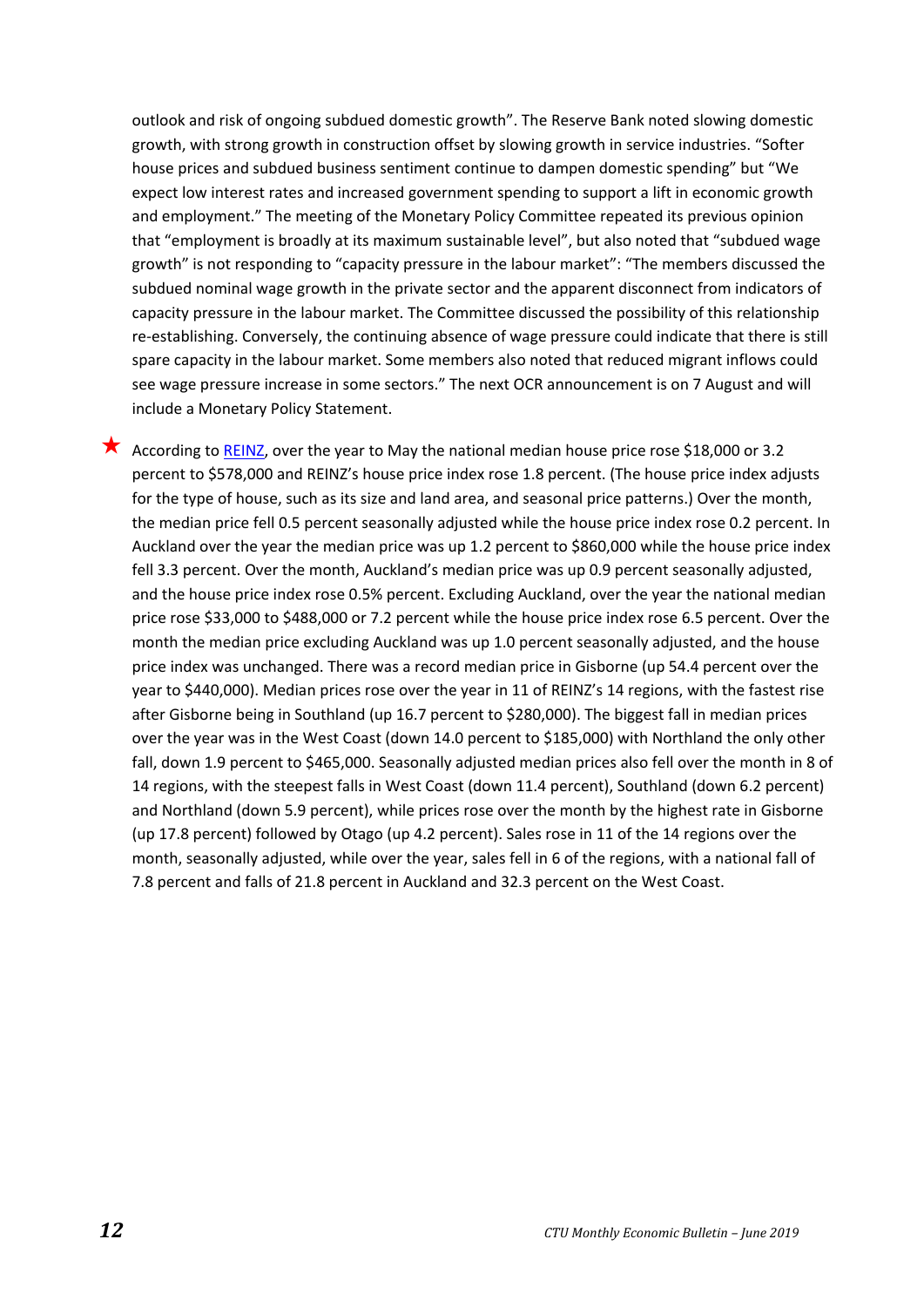## <span id="page-12-0"></span>*Employment*



The December 2018 Household Labour Force Survey, from which the employment statistics below are derived, was affected by adjustments that make many of the changes in this quarter "unrealistic" according to Statistics New Zealand. The adjustments were due to additional questions asked with for the 2018 Survey of Working Life (last run in 2012). Statistics New Zealand advises as follows:

Some seasonally adjusted employed and "Not In the Labour Force" (NILF) series … (eg the number of people employed, broken down by age; underemployment; and youth not in employment, education, and training series)… may show unrealistic movements this quarter. We recommend users exercise caution when considering the latest data and focus on longer-term trends. In addition, all actual employed and NILF series, including all age, ethnicity, industry, occupation, and regional breakdowns, should be used with caution.

For further details se[e https://www.stats.govt.nz/information-releases/labour](https://www.stats.govt.nz/information-releases/labour-market-statistics-december-2018-quarter)[market-statistics-december-2018-quarter](https://www.stats.govt.nz/information-releases/labour-market-statistics-december-2018-quarter) which also provides a link to a full list of affected series in [HLFS data collection](http://datainfoplus.stats.govt.nz/item/example.org/506a2563-a059-4633-8f61-c8c342495ff5#/example.org/c3c18889-0173-441d-aa86-3d1943655c8f/) in DataInfo+.

The change to migration collection methods which has led to significant differences in estimates of permanent and long term migration (see [below\)](#page-16-0) are not yet reflected in these employment statistics. It is expected to be a year before they will be, and at that time may lead to further revisions.

 According to the [Household Labour Force Survey](https://www.stats.govt.nz/topics/labour-market) (HLFS) the seasonally adjusted **unemployment** rate in the March 2019 quarter fell to 4.2 percent or 116,000 people, compared to 4.3 percent three months before (120,000 people). If it were the 3.3 percent it was in December 2007, 24,000 more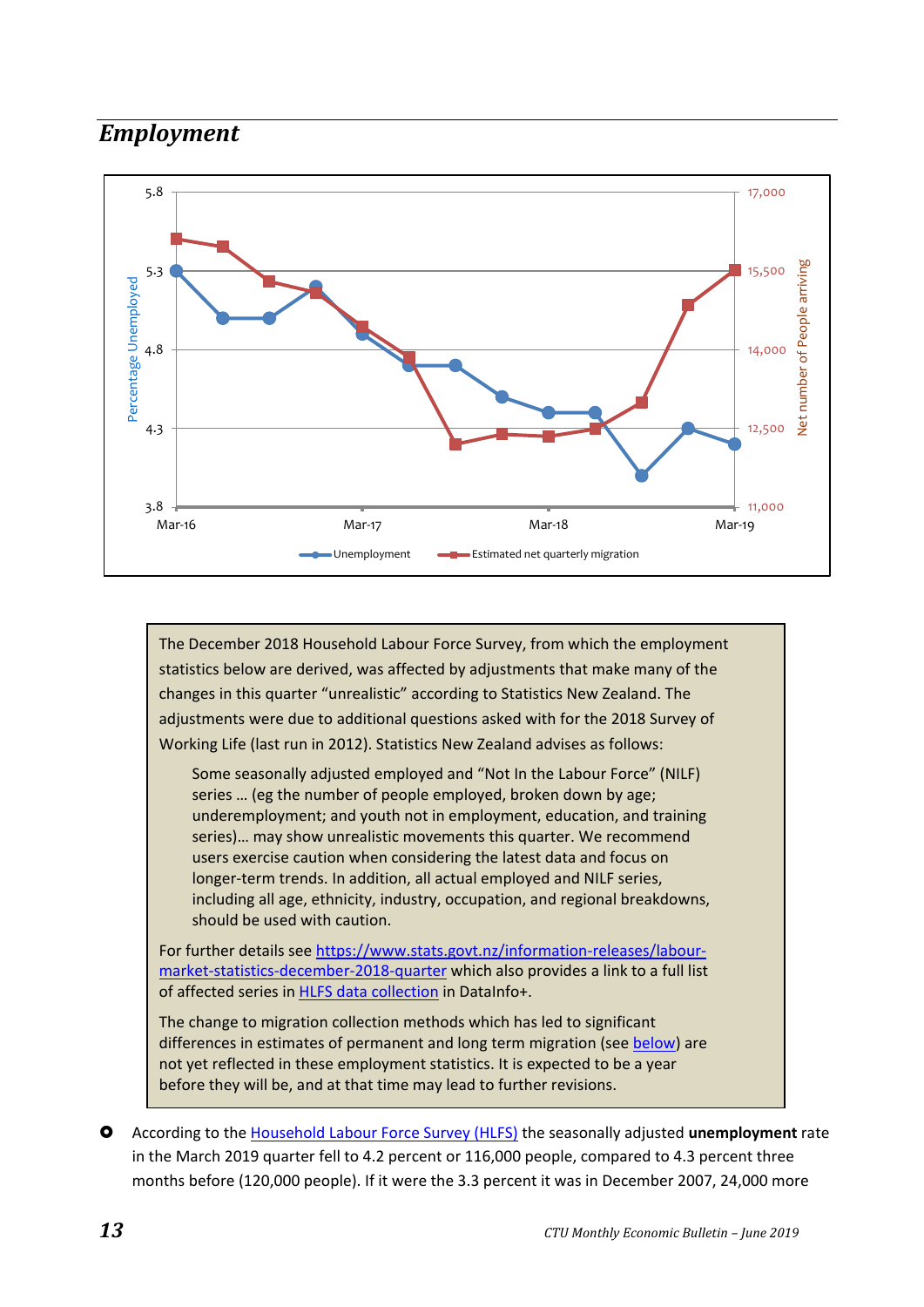people would have jobs. The seasonally adjusted female unemployment rate rose to 4.5 percent from 4.2 percent three months before, higher than for men (3.9 percent) whose unemployment rate fell from 4.4 percent. Māori unemployment fell from 9.6 percent a year before to 8.6 percent in March 2019, while Pacific people's unemployment rose from 8.3 percent to 9.0 percent over the year. Compared to OECD unemployment rates, New Zealand remained at 14<sup>th</sup> equal lowest (out of 35 countries). New Zealand's employment rate for 15-64 year olds fell from  $3^{rd}$  to  $6^{th}$  highest for the OECD at 77.4 percent.

- **Youth unemployment** for 15-19 year olds was 20.5 percent in March 2019, down from 22.4 percent three months before, and from 19.0 percent a year before. (These and the other statistics for the whole youth population are seasonally adjusted, but those for Māori and for Pacific Peoples are not; small differences may not be statistically significant. *Take particular note of the warning in the box above.)* For Māori 15-19 year olds in March 2019, the unemployment rate was 25.3 percent, down from 25.7 percent a year before. For 15-19 year old Pacific Peoples it was 30.3 percent, up from 16.9 percent a year before. For 20-24 year olds, youth unemployment was 7.9 percent, down from 8.2 percent three months before, and down from 8.2 percent a year before. For Māori 20-24 year olds the unemployment rate was 11.5 percent, down from 12.9 percent a year before. For 20-24 year old Pacific Peoples it was 10.8 percent, down from 14.2 percent a year before. The proportion of 15-19 year olds "not in employment, education, or training" (the NEET rate) was 10.1 percent, down from 11.3 percent three months before and up from 9.8 percent a year before. For Māori 15-19 year olds the rate was 15.9 percent, down from 16.4 percent a year before and for Pacific Peoples it was 13.4 percent, down from 14.1 percent a year before. For 20-24 year olds the NEET rate was 16.0 percent, down from 16.4 percent three months before and up from 14.8 percent a year before. For Māori 20- 24 year olds the NEET rate was 26.7 percent, down from 26.8 percent a year before, and for Pacific Peoples it was 23.6 percent, down from 24.7 percent a year before. For the whole 15-24 year old group, unemployment was higher for those in education (14.6 percent) than those not in education (11.1 percent). There were 88,000 people aged 15-24 years who were not in employment, education, or training (NEET), seasonally adjusted, down from 94,000 three months before, and up from 84,000 a year before.
- By **region**, in March 2019, in the North Island, Northland had the worst regional unemployment rate at 7.1 percent, up from 5.8 percent a year before, and Manawatu/Wanganui was next at 6.5 percent unemployment compared to 6.4 percent a year before. All other North Island regions had unemployment rates at or under 5.5 percent, with Wellington the lowest at 3.7 percent (down from 4.8 percent a year before) and all but Northland, Manawatu/Wanganui, Gisborne (5.4 percent up from 5.1 percent) and Taranaki (5.5 up from 5.1) with lower rates than a year before. All South Island regions had unemployment at or below 4 percent with average unemployment among the South Island regions being 3.5 percent compared to 5.2 percent in the North Island. In Tasman/Nelson/Marlborough/ West Coast unemployment was 3.3 percent, down from 3.6 percent a year before, in Canterbury it was 4.0 percent, up from 3.5 percent a year before, in Otago it was 3.3 percent, down from 4.7 percent a year before, and in Southland 3.4 percent, up from 2.9 percent a year before.
- There were 33,700 unemployed people in December 2018 who had been **out of work for more than 6 months** compared to 35,800 a year before. This is 27.4 percent of the unemployed compared to 28.1 percent a year before, but is still at a much higher level than the mid-2000s. Those out of work for more than a year are 11.1 percent of the unemployed compared to 12.7 percent a year before.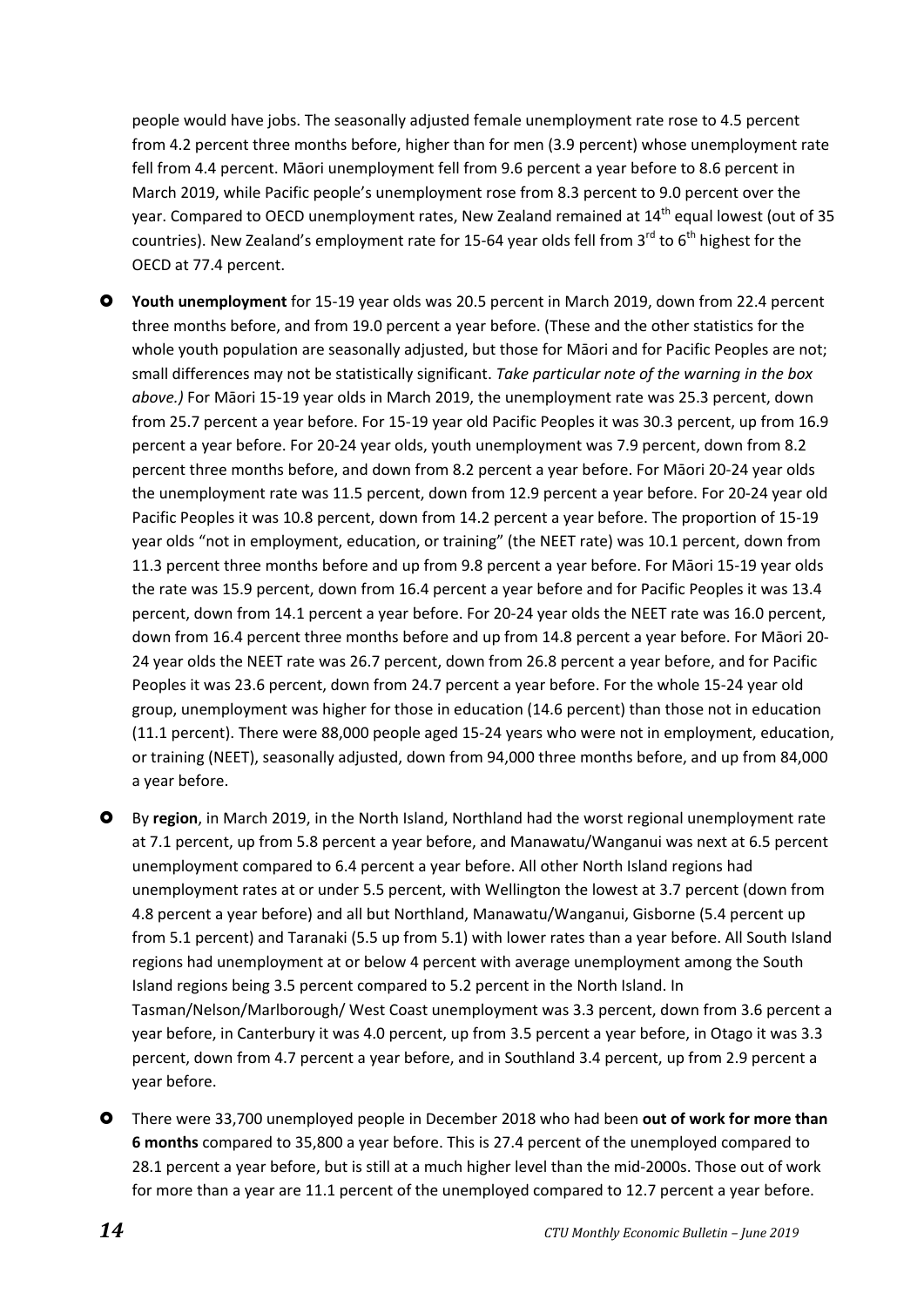After rising until 2016, the proportion of long-term unemployed appears to have peaked and is moving downward.

- The unemployed were not the only people looking for work: "**underutilisation**" includes the officially unemployed as above, people looking for work who are not immediately available or have not looked for work sufficiently actively to be classed as officially unemployed, plus people in part time work who want more hours ("underemployed"). In the March 2019 quarter there were a total of 324,000 people looking for work classed as "underutilised", or 11.3 percent of the labour force extended to include these people, in seasonally adjusted terms. Of them, 102,000 were underemployed, 116,000 were officially unemployed, and 106,000 were additional jobless people looking for work. The 11.6 percent underutilisation rate is down on the previous quarter (seasonally adjusted 12.1 percent) and down from 11.9 percent a year before. It is higher for women at 13.7 percent than for men (9.0 percent).
- The number recorded as **employed** fell by 4,000 over the three months to March 2019 (seasonally adjusted). It rose by 38,000 over the year. The employment rate fell to 67.5 percent over the three months from 67.8 percent. It was 62.8 percent for women and 72.3 percent for men. The participation rate (the proportion of the working age population – those aged 15 years and over – either in jobs or officially unemployed) was slightly down at 70.4 percent compared to 70.9 percent three months before.
- **By industry**, the actual increase in employment of 20,600 in the three months to the March 2019 quarter (not seasonally adjusted) was made up of both gains and losses. The largest gains were of 20,600 in Professional, scientific, technical, administrative, and support services, 5,900 in Financial and insurance services, and 4,200 in Rental, hiring, and real estate services. The largest losses were 5,200 in Education and Training, 3,500 in Transport, postal and warehousing, and 3,000 in Retail trade, accommodation and food services. Over the year, the biggest contributors to the 38,200 additional jobs were 21,500 in Professional, scientific, technical, administrative, and support services, 6,200 in Health care and social assistance and 6,000 in Financial and insurance services. The largest losses were 16,500 in Education, 13,900 in Manufacturing, and 5,000 in Construction.
- In the March 2019 quarter, total **union membership** was estimated at 404,500, a 0.7 percent fall from 407,300 in the previous quarter and down 0.9 percent from 408,200 a year before. The membership is 18.7 percent of employees compared to 18.8 percent three months before and 19.1 percent a year before. Women make up 58.6 percent of the membership compared to being 49.6 percent of all employees. As a result, the proportion of female employees who are in unions is higher than for males: 22.0 percent compared to 15.3 percent. The rate of membership for women workers was up 0.9 percent over the year, compared to a decrease for men of 3.3 percent, with one factor being the impact of pay equity settlements. The membership changes were not evenly spread across age groups: the membership of 15-24 year olds fell 6.5 percent in the year but rose 10.5 percent in the quarter, 25-34 year olds rose 11.1 percent in the year but fell 3.4 percent in the quarter, 35-44 year olds rose 6.3 percent in the year but fell 0.5 percent in the quarter, 45-54 year olds fell 12.1 percent in the year and 1.3 percent in the quarter, 55-64 year olds fell 2.3 percent in the year and 1.6 percent in the quarter, and 65+ year olds rose 0.8 percent in the year and 2.4 percent in the quarter. Union membership growth mainly came from Public Administration and Safety, which increased 5,300 or 10 percent over the year, and Retail Trade up 2,400 or 14 percent. , Agriculture Forestry and Fishing shows as more than doubling from 1,900 to 4,700 over the year, but with such small numbers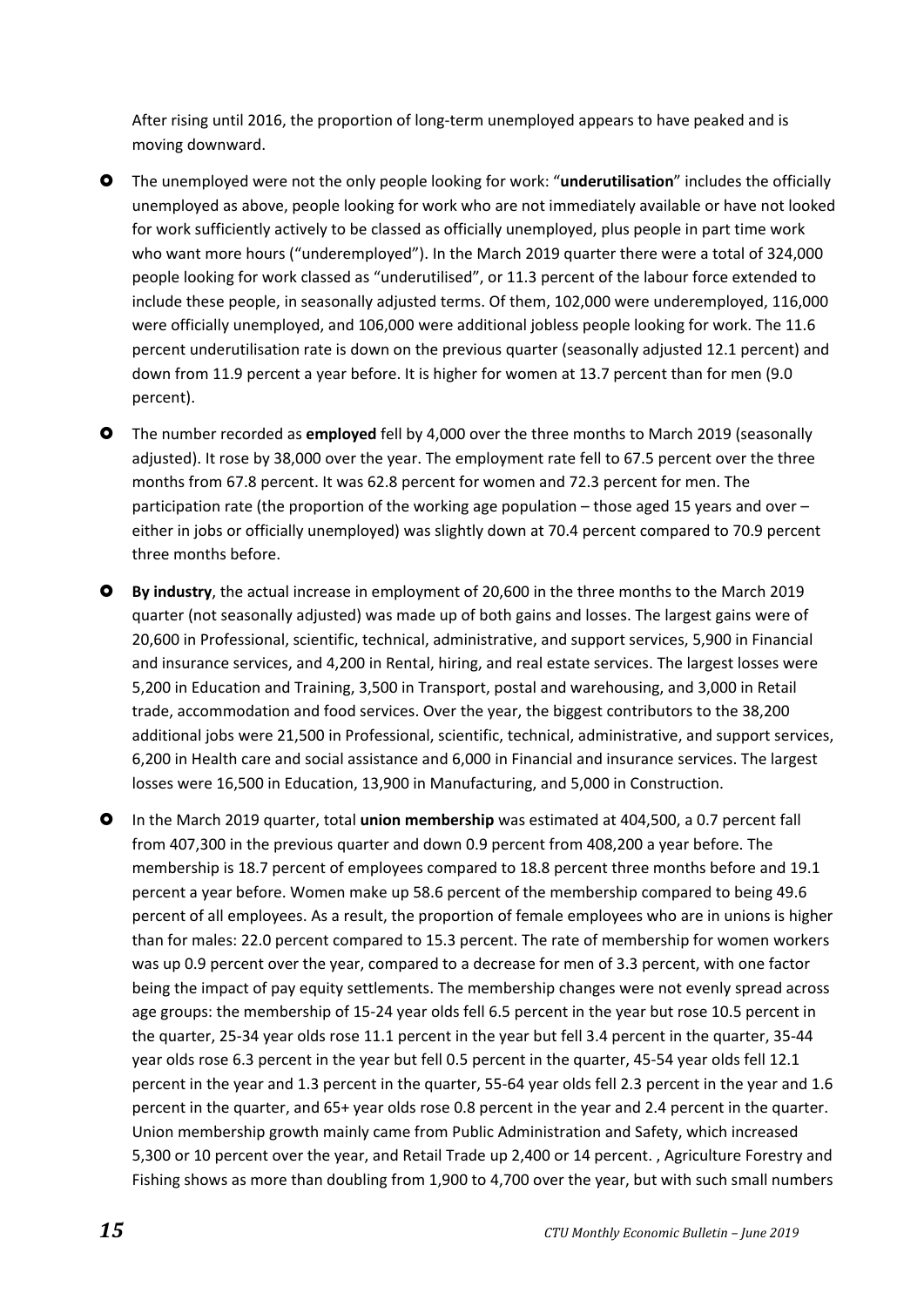it is not yet clear whether this is a real trend or just statistical variation. Education and training fell 5,300 or 6 percent, and Health Care and Social Assistance fell 1,800 or 2 percent while Manufacturing shows as falling sharply by 10,600 or 22 percent over the year to 39,300, which again is likely to be in part statistical variation. There was a mixture of rises and falls in other industries, but they are unlikely to be statistically meaningful. There may be seasonal variations in union membership which are not yet apparent, so quarterly comparisons may not represent annual trends.

- In the March 2019 quarter, total **collective employment agreement** coverage was estimated at 406,500 employees, which makes 18.7 percent of employees who said their employment agreement was a collective compared to 19.1 percent three months before and 19.0 percent (406,200) a year before. An estimated 69.5 percent (1,507,700) said they were on an individual agreement compared to 69.3 percent three months before and 68.1 percent a year before, and 5.2 percent or 112,300 said they had no agreement (which is illegal), compared to 5.5 percent three months before and 6.3 percent a year before. A further 6.5 percent of employees didn't know what kind of employment agreement they had. Coverage by collective agreement was 15.9 percent for men and 21.6 percent for women. All age groups except 45-54 year olds and 55-64 year olds rose in membership of collective agreements over the year, and those age groups plus the over 65s fell during the quarter. Those aged 15-24 rose 1.3 percent in the year and 0.9 percent in the quarter, 25-34 years rose 12.5 percent in the year and 0.7 percent in the quarter, 35-44 year olds rose 7.7 percent in the year and 1.1 percent in the quarter, 45-54 year olds fell 9.6 percent in the year and 2.6 percent in the quarter, 55-64 year olds fell 6.8 percent in the year and 6.3 percent in the quarter, and members aged 65+ rose 1.3 percent in the year but fell 4.4 percent in the quarter. Over the year, density rose for all age groups under 45 years, but fell for all age groups over 45. By industry, collective membership grew over the year by 4,100 or 8 percent in Public Administration and Safety, and by 2,700 or 11 percent in Retail Services. Education fell 2,800 or 3 percent, Health Care and Social Assistance fell 3,400 or 4 percent, and Manufacturing shows as falling by 8,000 or 17 percent. Other industries had a mix of increases and decreases (though they are unlikely to be statistically significant).
- By **employment relationship**, in the March 2019 quarter, 91.0 percent of employees (1,973,400) reported they were permanent, 4.6 percent casual (100,500), 2.4 percent fixed term (51,300), 1.0 percent seasonal (20,800), and 0.4 percent employed through a "temporary agency" (9,100). The proportion reporting they were permanent was up from 89.7 percent (1,942,200) three months before and from 90.2 percent (1,930,500) a year before. Women were slightly less likely to be permanent employees: 90.1 percent of women were permanent compared to 91.9 percent of men. Instead, women were more likely to be casual (5.3 percent of them compared to 4.0 percent of men) or fixed term (2.7 percent of women compared to 2.0 percent of men). However more men were in seasonal work than women  $-1.2$  percent of men compared to 0.7 percent of women. Of the temp agency employees, 3,200 were men and 5,900 women. Employment relationships may have seasonal variations, so we should be cautious about seeing trends in quarterly comparisons. In addition, small differences may not be statistically significant. However, over the almost three years this data has been available the number and proportion of fixed term employees measured by this survey has fallen, starting in June 2016 with 63,600 and in March 2019 down to 51,300 though there was a sharp upturn in the last quarter of 2018. The number of Temporary Agency employees has increased in the same period from 6,600 to 9,100, but this has been a bumpy road so it is too early to say there is a trend.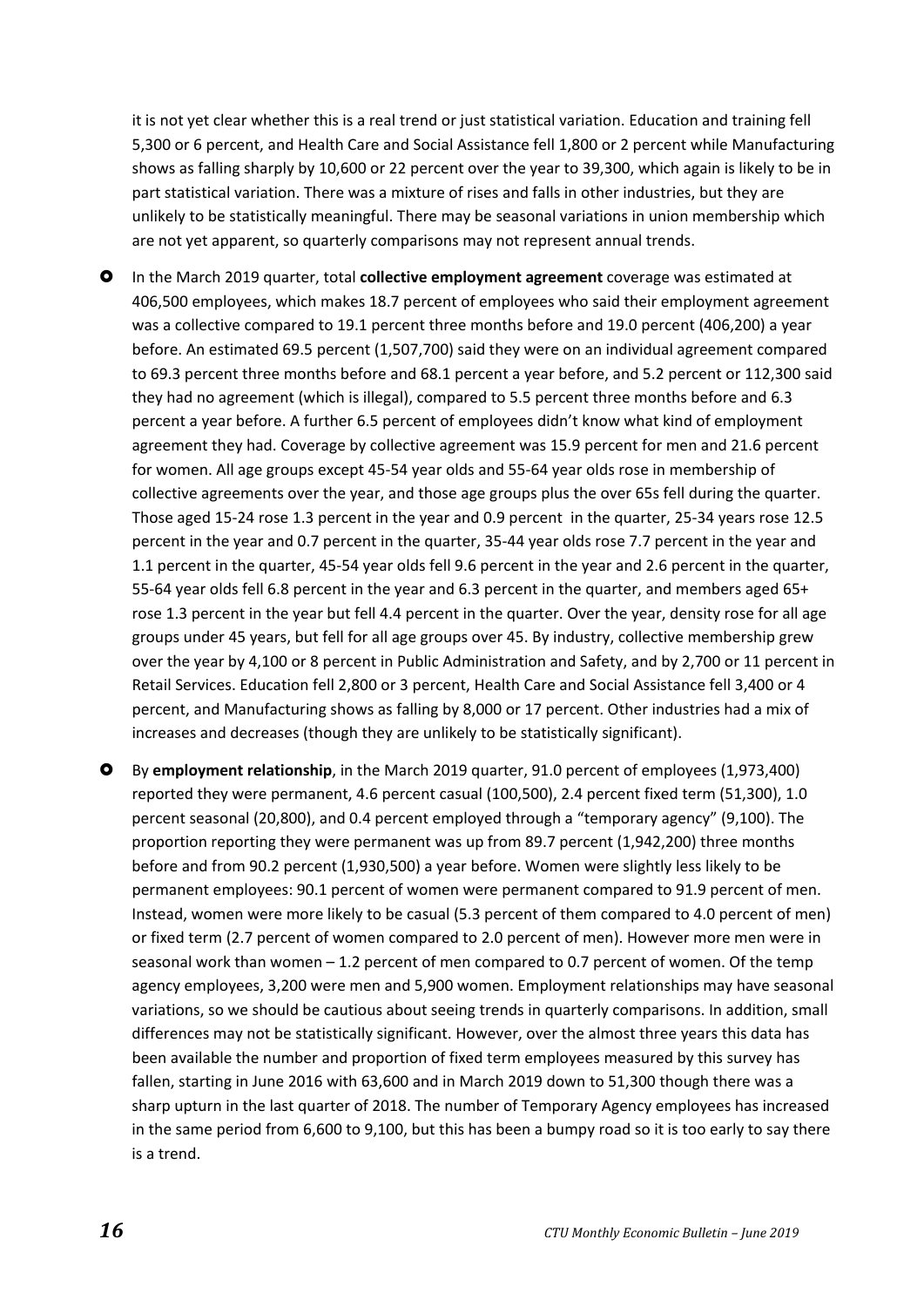- By **duration of employment (job tenure)**, in the March 2019 quarter, 23.4 percent of those in the labour force (including the self-employed) had been in their jobs for less than a year. Another 33.7 percent had been in their job for at least a year but less than five years, so a majority had been in their jobs less than five years. A further 16.2 percent had been in their job for at least five but less than ten years, and 25.1 percent had been in their jobs for 10 years or more. Women appeared to be somewhat more likely to have been in their jobs for a shorter time than men. For example, 26.8 percent of men had been in their jobs for more than 10 years, but only 23.3 percent of women. Age is a significant factor as would be expected: 55.6 percent of people aged 15 to 24 had been in their jobs for less than a year, and 28.8 percent of 25-34 year olds, but only 14.7 percent of 45-54 year olds and 9.3 percent of 55-64 year olds. Small differences may not be statistically significant.
- The [Ministry of Social Development](https://www.msd.govt.nz/about-msd-and-our-work/publications-resources/statistics/benefit/index.html) reports that at the end of March 2019 there were 131,720 working age people on the Jobseeker benefit, 12,965 more than a year before but 2,328 fewer than three months before. At that time, 72,185 were classified as 'Work Ready', and 59,535 were classified as 'Health Condition or Disability'. A total of 286,450 were on 'main' benefits, 13,063 more than a year before, with numbers of all other than those on Jobseeker Support relatively stable: Sole Parent Support benefits were down just 6, Supported Living Payments were up 30 and Other Main Benefits were up 74. There were 12,895 fewer on main benefits than three months earlier, mainly because of the seasonal fall in "Jobseeker Support Student Hardship" benefits, which rose to 8,934 at the end of December and then fell back to 94 at by the end of March, but also helped by the reduction in numbers on Jobseeker benefits and 1,046 fewer on Sole Parent Support. Of the 48,354 benefits cancelled during the three months to March, 20,511 or 42.4 percent of the people obtained work, 11.6 percent transferred to another benefit and 13.6 percent became full time students. A further 2,517 (5.2 percent) left on their 52 week reapplication or annual review. A total of 10,190 suffered sanctions (down 30.7 percent on a year before), the majority (8,993) on a Jobseeker benefit. Of the people sanctioned, 47.0 percent were Māori, though only 36.3 percent of working-age benefit recipients were Māori.

#### $\bigstar$  [International Migration](https://www.stats.govt.nz/topics/migration)

There were a provisionally estimated 11,980 permanent and long-term arrivals to New Zealand in April 2019 and 7,110 departures in seasonally adjusted terms, a net gain of 4,870 which was a small increase on the (revised) 4,630 estimated for the previous month. There was a seasonally adjusted net loss of 400 New Zealand citizens, compared to a loss of 620 the previous month, and a net gain of 5,270 other citizens, compared to 5,250 the month before. There was an estimated actual net gain of 55,834 migrants in the year to April, up from 50,163 in the year to April 2018. In April, 9.7 percent of the arrivals had residence visas, 17.8 percent student visas, 22.1 percent work visas, and 19.1 percent visitors. A further 30.5 percent were New Zealand or Australian citizens.

<span id="page-16-0"></span>*In November 2018, there was a significant change in how migration has been estimated by Statistics New Zealand. It changed from being based on intentions shown on arrival and departure cards to being based on whether they stay in New Zealand (or abroad, respectively) for at least 12 of the next 16 months. Recent data is therefore provisional for 17 months.*

 [Job Vacancies Online](https://www.mbie.govt.nz/business-and-employment/employment-and-skills/labour-market-reports-data-and-analysis/jobs-online) for the three months to March 2019 showed the seasonally adjusted number of job vacancies rose by 1.1 percent in the quarter and rose 5.6 percent over the same quarter a year previously. All the following are seasonally adjusted, though it should be borne in mind that many jobs are still filled by word of mouth, social networks and through recruitment agencies rather than the job advertisements surveyed for these statistics. Over the quarter, highly skilled vacancies rose 0.8 percent while semi-skilled vacancies rose 3.1 percent and unskilled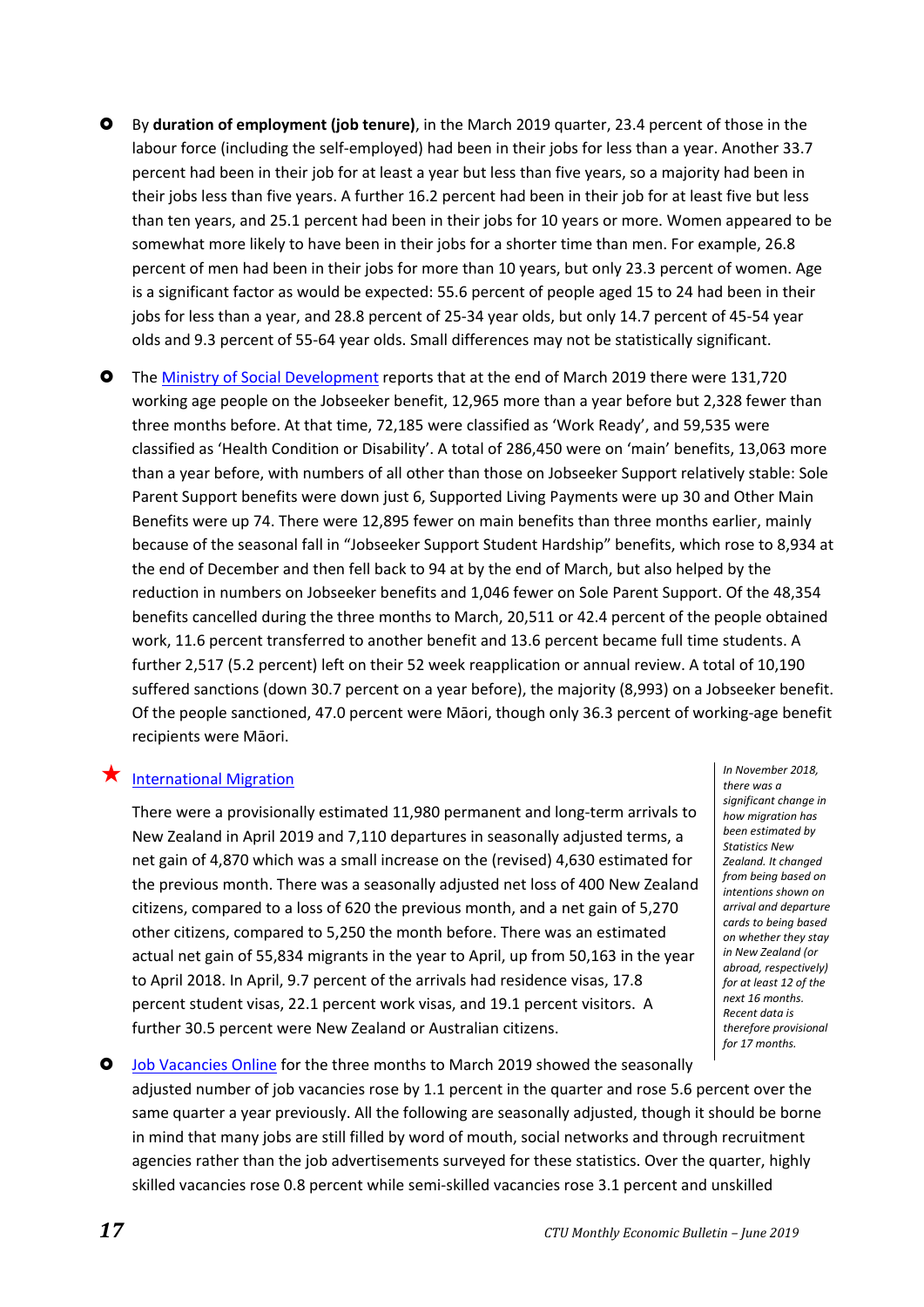vacancies fell 1.8 percent, while over the year, highly skilled vacancies rose 6.7 percent while semiskilled vacancies rose 4.9 percent and unskilled vacancies rose 4.8 percent. Over the quarter, vacancies in Auckland were up 0.7 percent, Bay of Plenty 3.6 percent, Gisborne/Hawke's Bay 1.7 percent, Marlborough/Nelson-Tasman/West Coast 1.3 percent, Otago/Southland 1.5 percent, Waikato 0.6 percent, and Wellington 4.7 percent, while vacancies in Canterbury were down 0.6 percent, Manawatu-Whanganui/Taranaki down 0.1 percent, and Northland down 3.5 percent. By industry for the quarter, vacancies rose fastest in IT (up 5.5 percent) and Hospitality (up 3.3 percent), while they fell 6.1 percent in Primary industries and 1.7 percent in Sales. Over the year IT also leads (up 16.1 percent) followed by Health (11.9 percent), Hospitality (5.6 percent) and Education (5.2 percent). By occupation, vacancies for Managers and for Technicians and Trades both rose by 3.0 percent over the quarter, followed by Community and Personal services up by 2.7 percent, while Sales vacancies fell 2.0 percent and Machinery drivers were down 2.3 percent. Over the year, the fastest growing vacancies were for and Community and Personal services (up 9.6 percent), followed by Professionals (up 8.2 percent), Clerical and Administration (up 7.4 percent) and Managers (up 4.9 percent).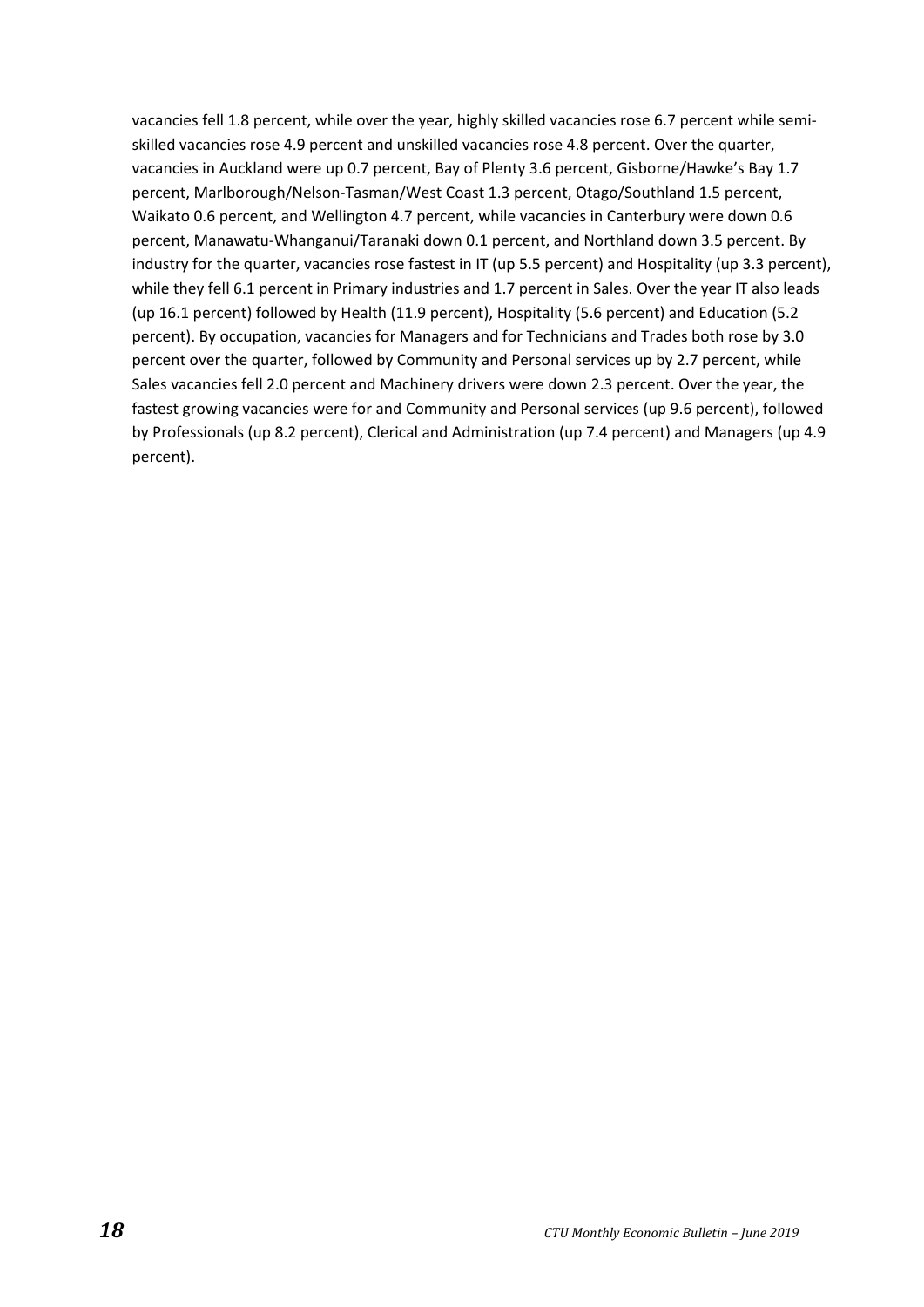## <span id="page-18-0"></span>*Wages and prices*



**O** The [Labour Cost Index](https://www.stats.govt.nz/topics/labour-market) (LCI) for salary and ordinary time wage rates rose 0.4 percent in the three months to March 2019 and increased 2.0 percent in the year. The annual increase was slightly higher than the 1.5 percent increase in the CPI. The LCI increased 0.5 percent in the public sector and 0.3 percent in the private sector in the three months. Over the year it rose 1.9 percent in the public sector and 2.0 percent in the private sector. Statistics New Zealand reports that "Some collective agreements pushed up annual wage inflation. For example, the nurses' collective agreement, which was signed in early August 2018, continues to push up wages. Other collective agreements in the past year included that for the New Zealand Police, as well as agreements for welfare and social workers.". During the year, 42 percent of jobs surveyed did not receive a pay rise, and 44 percent of private sector jobs got no rise. For the 57 percent of those jobs surveyed which received an increase in their salary or wage rate during the year, the median increase was 2.8 percent and the average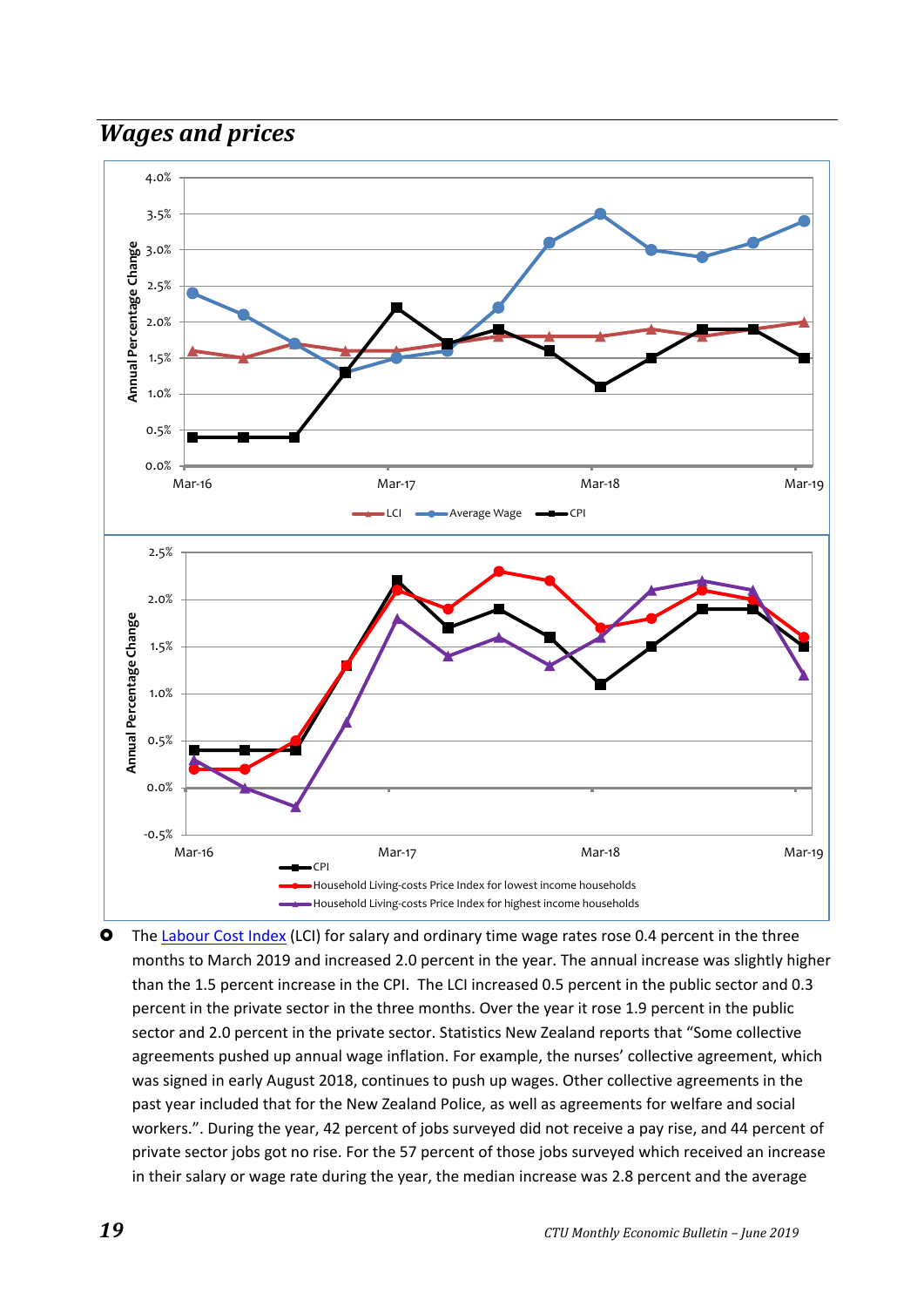increase was 3.8 percent. For those jobs in the public sector that received increases during the year, the median increase was 2.4 percent and in the private sector 2.9 percent; the average increase in the public sector was 3.2 percent and in the private sector 3.9 percent. We estimate that over the year, jobs on collective employment agreements were 1.9 times as likely to get a pay rise as those which were not, and were more likely to get a pay rise of any size ranging from less than 2 percent to over 5 percent. Only 52 percent of jobs that were not on a collective got a pay rise during the year whereas the Centre for Labour, Employment and Work reports that 99 percent of those on a collective stating pay rates got a pay rise in the year to June 2018.

- **O** The [Quarterly Employment Survey](https://www.stats.govt.nz/topics/labour-market) for the three months to March 2019 found the average hourly wage for ordinary-time work was \$32.00, up 1.2 percent on the previous quarter and up 3.4 percent over the year, significantly more than the 1.5 percent rise in the CPI. Female workers (at \$29.82) earned 11.9 percent less than male workers (at \$33.86) for ordinary time hourly earnings. This pay deficit is the same as it was in March 2018, but has fallen slightly from 12.4 percent two years ago in March 2017. The average ordinary-time wage was \$30.00 in the private sector, up 1.1 percent in the quarter and 3.7 percent in the year. In the public sector the average ordinary-time wage was \$40.33 which was up 2.0 percent in the quarter and up 2.8 percent in the year. Average total hourly wages (including overtime) ranged from \$20.71 in Accommodation and food services and \$22.76 in Retail trade, to \$45.76 in Finance and insurance services, and \$40.91 in Electricity, gas, water and waste services. In Accommodation and food services, 55.1 percent of employee jobs were part time, and in Health care and social assistance 41.6 percent were part time; in Retail trade 39.2 percent were part time; 34.1 percent were also part time in Arts, recreation and other services; 25.5 percent in Education and training; 25.8 percent in Rental, hiring, and real estate services; and 22.5 percent in Professional, scientific, technical, administration and support services. Together these seven industries made up 81.2 percent of all part time work. (However the QES does not include agriculture or fishing and excludes very small businesses.)
- The [Consumer Price Index](https://www.stats.govt.nz/insights?filters=Consumers%20price%20index%20%28CPI%29%2CInformation%20releases) (CPI) rose 0.1 percent in the March 2019 quarter compared with the December 2018 quarter. It was steady in seasonally adjusted terms. It increased 1.5 percent in the year to March, down from 1.9 percent in the year to December. For the quarter, the largest single upward influence was Alcohol and Tobacco, which rose 4.7 percent, most of which came from a 9 percent rise in Cigarettes and Tobacco prices largely due to the annual increase in excise duties. Next came Food which rose 1.2 percent, driven by a 5.4 percent increase in Fruit and Vegetable prices. Housing and household utilities (up 0.6 percent) continued to be a significant factor, mainly due to rising rents (up 0.6 percent) and the cost of new housing (up 0.7 percent, varying from 0.1 percent in Wellington to 0.3 percent in Canterbury and 0.8 percent in Auckland). Increases in housing costs also came from a further increase of 1.8 percent in house insurance and 0.1 percent in contents insurance over the quarter, though mortgage interest rates (not in the CPI) continue to fall – by 1.6 percent (note – not 1.6 percentage points) in the quarter according to Statistics New Zealand. There were also some significant negative contributions bringing down the rise in the overall index. Transport costs fell 3.7 percent from the previous quarter, largely driven by a 7 percent decrease in petrol prices and an 11.8 percent drop in international airfares. Over the year, Housing and household utilities, Alcohol and Tobacco, and Food were the three largest contributors to the rise, responsible for 51.9 percent, 21.4 percent and 16.3 percent of the rise respectively. In Housing and household utilities, which rose 3.0 percent overall, rents rose 2.4 percent, purchase of new housing rose 3.9 percent, property maintenance rose 2.2 percent, property rates and related services rose 4.6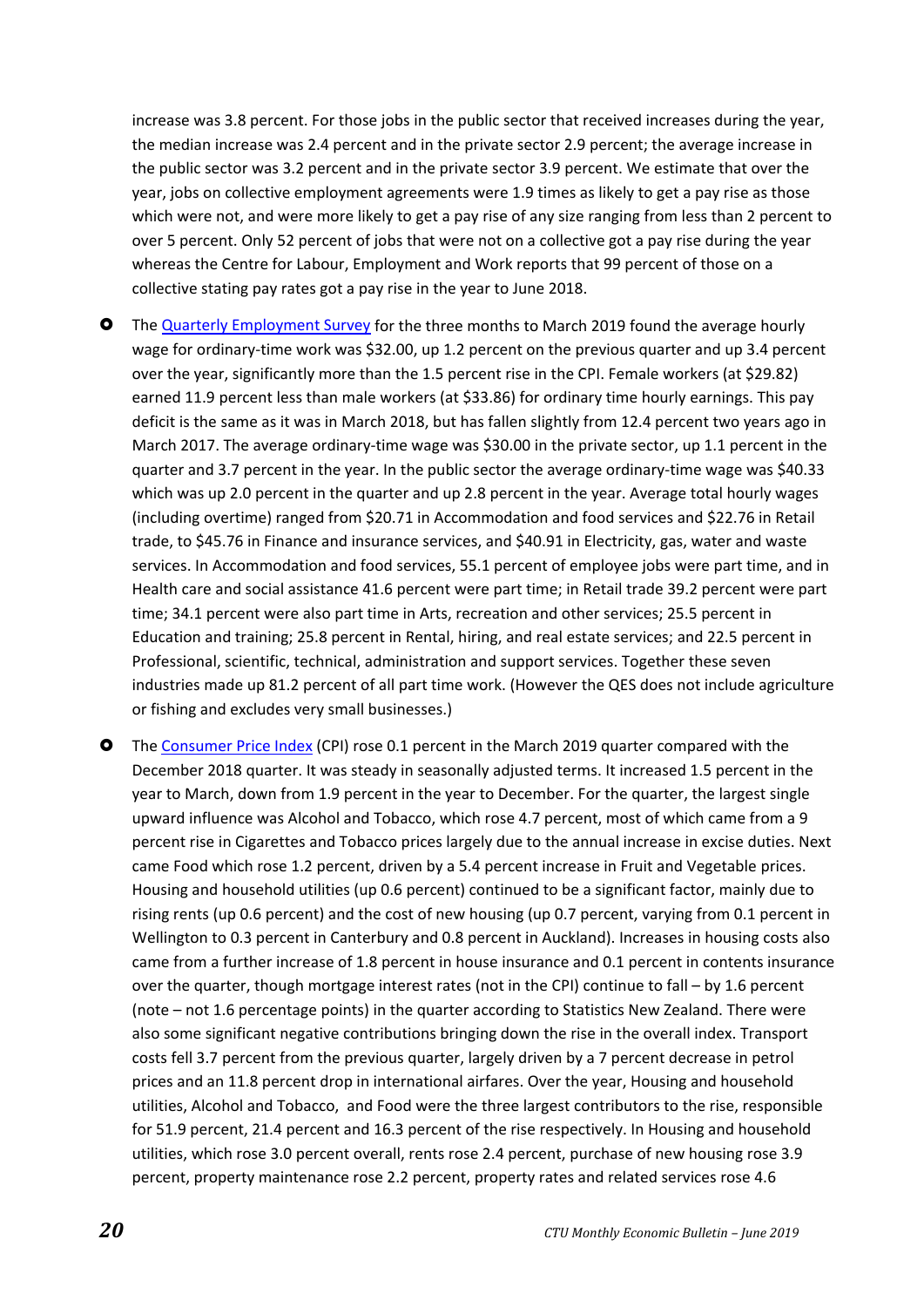percent, and household energy rose 2.7 percent. In addition, house insurance rose 13.1 percent and contents insurance rose 2.4 percent though mortgage interest fell 3.4 percent. In Food, which rose 1.3 percent overall, the biggest impact was an increase in prices for restaurant and ready-to-eat meals, up by 2.9 percent, followed by grocery food prices, up by 1.1 percent, and the cost of meat, poultry, and fish up by 2.1 percent. Rents rose fastest in Wellington (up 3.3 percent for the year) and slowest in Canterbury (up 0.6 percent for the year). In seasonally adjusted terms, CPI showed no increase over the last three months, Food rose 0.2 percent, Alcoholic beverages and tobacco rose 1.6 percent, Clothing and footwear rose 0.4 percent, Housing and household utilities rose 0.8 percent, Communications fell 0.9 percent, Recreation and culture fell 0.3 percent, and Education rose 0.8 percent. Over the year, in Auckland consumer prices rose 1.2 percent, in Wellington they rose 1.3 percent and they rose 1.6 percent in the North Island other than Auckland and Wellington. Inflation in Canterbury for the year was 1.7 percent and prices rose 1.8 percent in the rest of the South Island.

 The [Household Living-costs Price Indexes](https://www.stats.govt.nz/insights?filters=Household%20living-costs%20price%20indexes%2CInformation%20releases) (HLPIs) for the year to March 2019 showed a return to a trend of lower income households facing the highest increases in living costs. The lowest income households experienced a 1.6 percent increase in living costs over the year while the highest income households saw an increase of only 1.2 percent (compared to rises of 2.0 percent and 2.1 percent respectively in the year to December). By expenditure, the lowest spending households had their living costs increase by 1.7 percent over the year while the highest spending households had an increase of 1.1 percent. Over the year, the All-households HLPI rose 1.4 percent, the Beneficiary households index rose 1.8 percent, the Māori households index rose 1.4 percent, and the Superannuitant households index rose 1.8 percent. By income quintile, the index for the lowest income households (quintile 1) rose 1.6 percent, quintile 2 rose 1.4 percent, quintile 3 rose 1.2 percent, quintile 4 rose 1.2 percent, and quintile 5 (the highest income) rose 1.2 percent. Ranking households by expenditure quintile showed a

*HLPIs show price increases like the CPI (above) but are designed to be better at showing the costs faced by households, and to show the different costs faced by fourteen different types of households. See the commentary in th[e November 2016](http://www.union.org.nz/wp-content/uploads/2016/11/CTU-Monthly-Economic-Bulletin-184-November-2016.pdf)  [Bulletin](http://www.union.org.nz/wp-content/uploads/2016/11/CTU-Monthly-Economic-Bulletin-184-November-2016.pdf) for more detail. Weights reflecting the proportion of different products bought by households were updated starting from the December 2017 release.*

similar pattern, as the costs of the lowest spending quintile (quintile 1) rose by 1.7 percent, quintile 2 rose by 1.6 percent, quintile 3 rose by 1.3 percent, quintile 4 rose by 1.2 percent, and quintile 5 (the highest spending) rose by 1.1 percent. Over the quarter, the All-households HLPI rose by 0.1 percent, the Beneficiary households index rose 0.6 percent, the Māori households index rose 0.4 percent, and the Superannuitant households index rose 0.3 percent. By income quintile, over the quarter the index for the lowest income households (quintile 1) rose 0.3 percent, quintile 2 rose 0.1 percent, quintile 3 rose 0.1 percent, quintile 4 rose 0.0 percent, and quintile 5 rose 0.0 percent. By expenditure quintile, the index for the lowest expenditure households (quintile 1) rose 0.5 percent, quintile 2 rose 0.3 percent, quintile 3 rose 0.1 percent, quintile 4 fell 0.2 percent, and quintile 5 fell 0.2 percent.

The [Food Price Index](https://www.stats.govt.nz/insights?filters=Food%20price%20index%20%28FPI%29%2CInformation%20releases) in the month of May 2019 rose 0.7 percent in actual terms and rose 0.4 percent in seasonally adjusted terms. Food prices rose 1.7 percent in the year to April 2019. Compared with the previous month, fruit and vegetable prices rose 0.8 percent (and rose 0.7 percent seasonally adjusted); meat, poultry, and fish rose 1.2 percent; grocery food prices rose 0.2 percent (and were up 0.4 percent seasonally adjusted); non-alcoholic beverage prices rose 1.4 percent; and restaurant meals and ready-to-eat food prices rose 0.3 percent. (There are no significant seasonal effects for the categories without a seasonal adjustment.)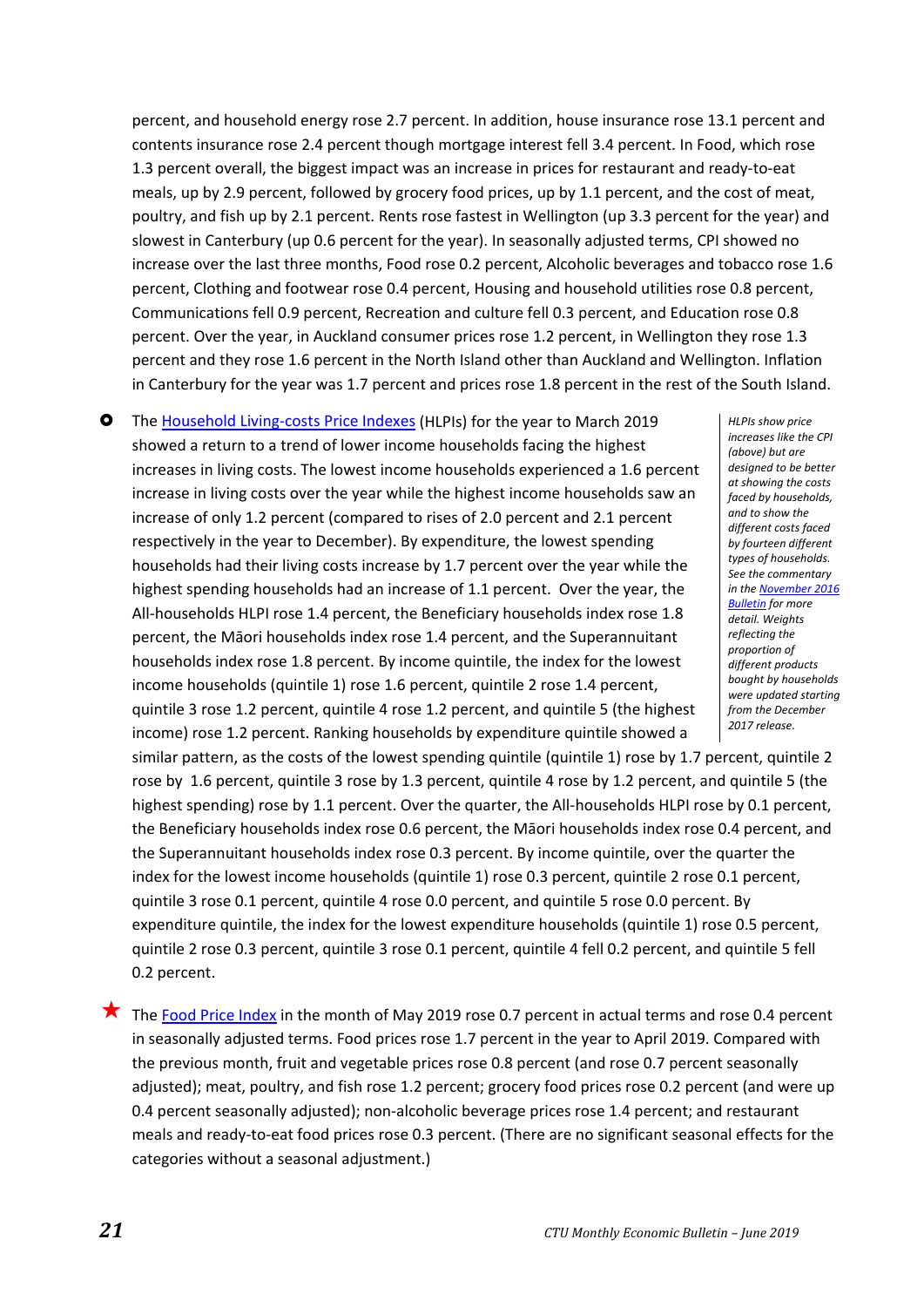<span id="page-21-0"></span>



 According to Treasury's [Financial Statements of the Government of New Zealand](http://www.treasury.govt.nz/government/financialstatements) for the eleven months to 31 May, core Crown tax revenue was \$2.2 billion (2.8 percent) higher than forecast in the May Budget Economic and Fiscal Update (BEFU 2019). Treasury commented on this large variance saying it is "primarily a result of underlying strength in the tax take and changes in assumptions used to value the Government's long-term liabilities" and is likely to persist to the end of the financial year (30 June). IRD's change to a new system ("START") recognises revenue more smoothly throughout the year, particularly for large corporate taxpayers, and so has made significant changes to the estimates of revenue that Treasury uses. Tax revenue was higher mainly because "other persons tax" (mainly self-employed) was \$0.9 billion higher than expected due to higher incomes and the change to the IRD system; corporate tax was \$0.7 billion above forecast "owing to stronger-than-forecast taxable corporate profits and higher-than-expected Portfolio Investment Entities profits"; and GST was \$0.3 billion above forecast because of changes in IRD's estimating system and "stronger-thanexpected residential investment". Overall core Crown revenue was \$2.4 billion or 2.8 percent above forecast. Core Crown expenses were \$237 million (0.3 percent) below forecast. The resulting \$7.0 billion surplus in the Operating Balance before Gains and Losses (OBEGAL) was \$2.5 billion more than forecast as a result of the higher than expected tax revenue.. Meanwhile the Operating Balance, a \$2.5 billion deficit, was \$2.7 billion worse than the forecast \$0.2 billion surplus. This was driven by